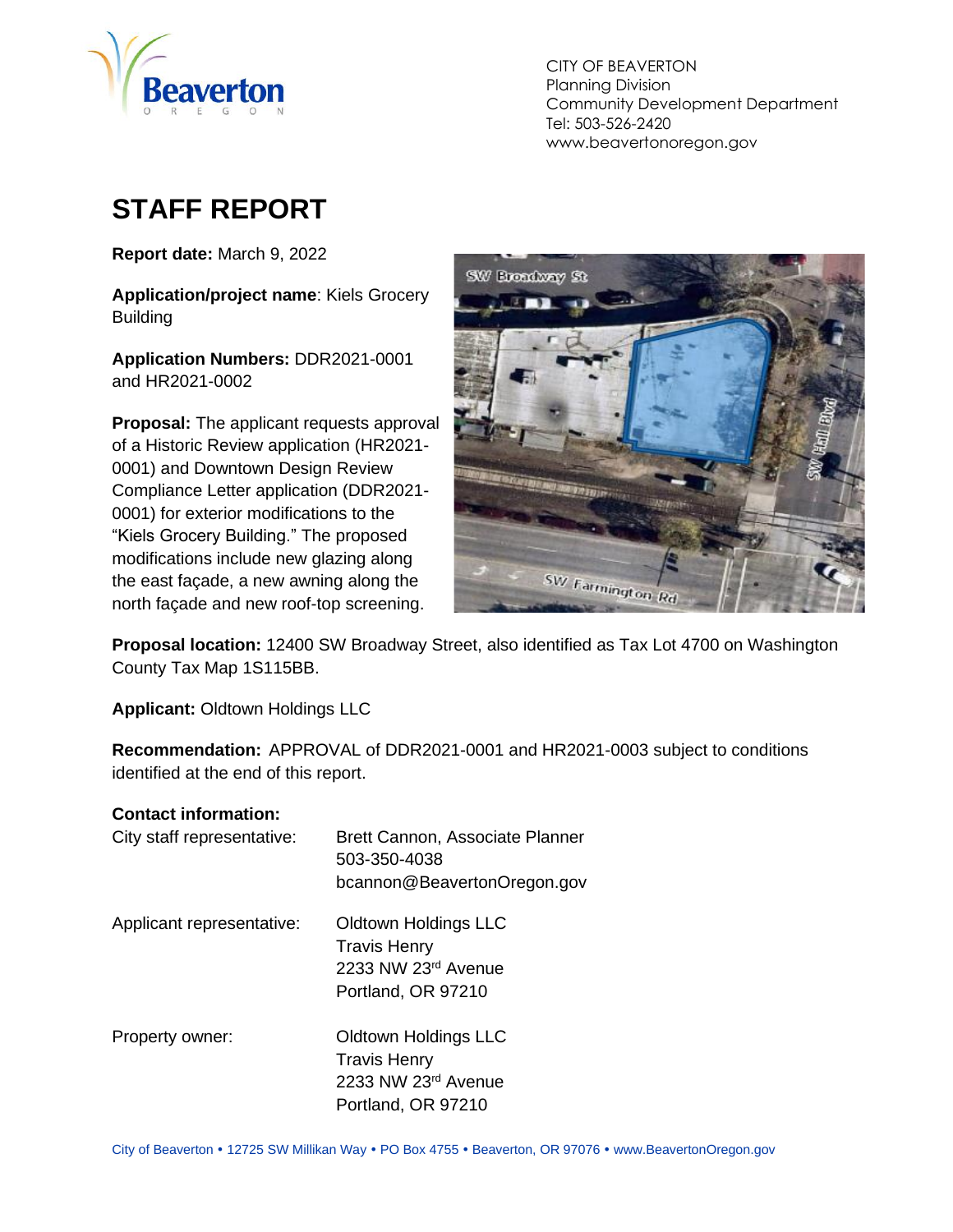## **Existing conditions**

**Zoning:** Regional Center Old Town (RC-OT).

**Site conditions**: The site is developed with an existing historic building currently being used for commercial uses. It is attached to other buildings which also operate as commercial uses.

**Site Size:** Approximately 0.11 acres or 4790 square feet.

**Location**: South side of SW Broadway Street and west of SW Hall Boulevard.

**Neighborhood Association Committee**: Central Beaverton NAC

| <b>Direction</b> | Zoning                                               | Uses                                           |
|------------------|------------------------------------------------------|------------------------------------------------|
| <b>North</b>     | Town                                                 | Regional Center - Old Commercial/Auto-Oriented |
| South            | Town                                                 | Regional Center - Old Railroad Right-of-Way    |
| East:            | <b>Regional Center -</b><br><b>Beaverton Central</b> | Commercial/Restaurant                          |
| West:            | Regional Center - Old Commercial/Retail<br>Town      |                                                |

#### **Table 1: Surrounding uses**

## **Application information**

#### **Table 2: Application summaries**

| <b>Application</b> | <b>Application type</b>                               | <b>Proposal summary</b>                                                                                                                            | Approval criteria<br><b>location</b>                       |
|--------------------|-------------------------------------------------------|----------------------------------------------------------------------------------------------------------------------------------------------------|------------------------------------------------------------|
| DDR2021-0001       | Downtown Design<br><b>Review</b><br>Compliance Letter | Modification to approved<br>changes to the existing<br>building, specifically new<br>glazing, a new awning and<br>roof-top screening<br>equipment. | <b>Development Code</b><br>Section 40.23.15.1              |
| HR2021-0002        | <b>Historic Review</b>                                | Modification of a historic<br>landmark structure.                                                                                                  | <b>Development Code</b><br>Section 40.35.15.1 and<br>50.95 |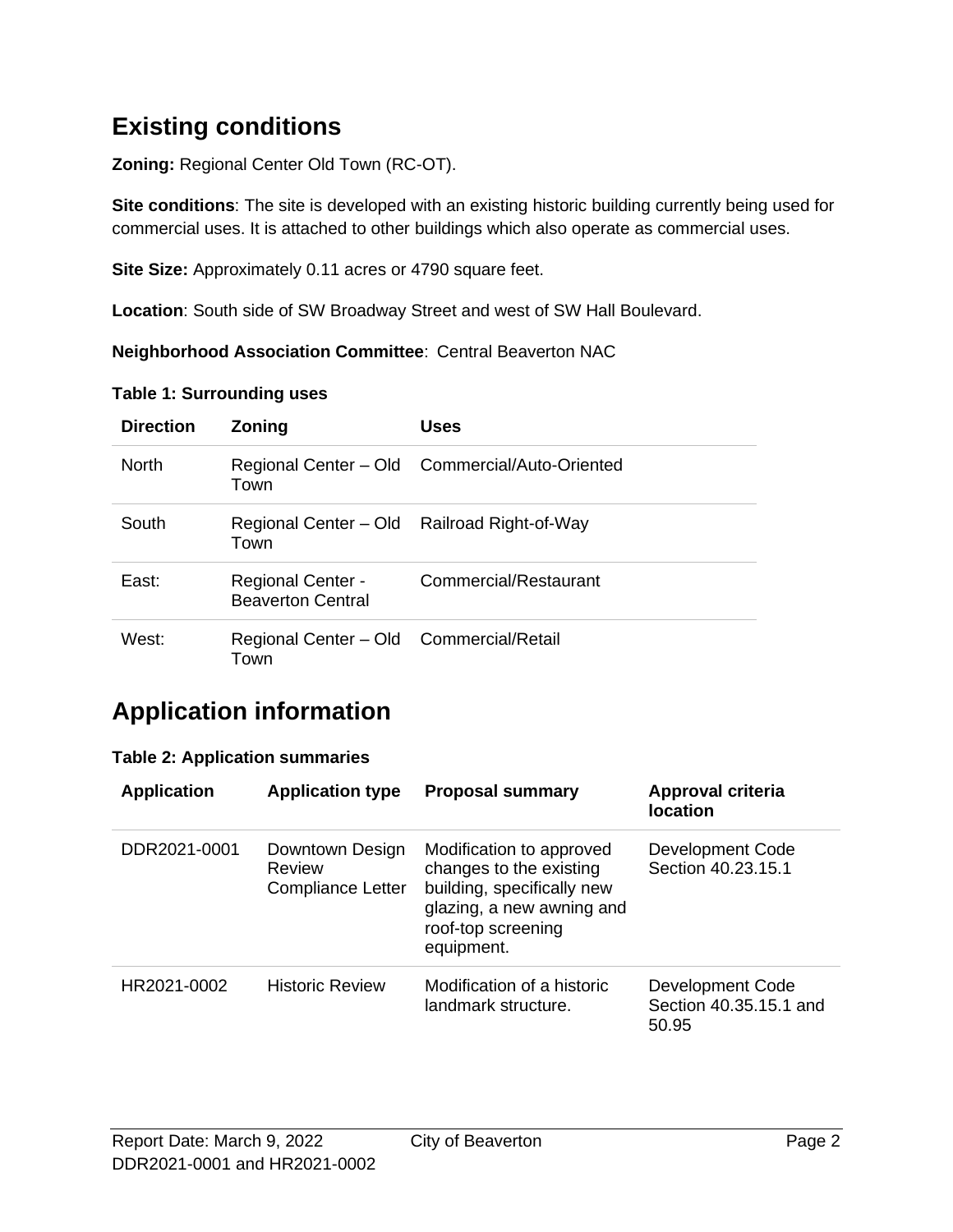#### **Table 3: Key Application Dates**

| <b>Application</b> | <b>Submittal Date</b> | <b>Deemed</b><br><b>Complete</b> | $120 - Day$  | $365$ -Day*      |
|--------------------|-----------------------|----------------------------------|--------------|------------------|
| DDR2021-0001       | December 28, 2021     | January 26, 2022                 | May 26, 2022 | January 26, 2023 |
| HR2021-0002        | December 28, 2021     | January 26, 2022                 | May 26, 2022 | January 26, 2023 |

\* Pursuant to Section 50.25.9 of the Development Code this is the latest date, with a continuance, by which a final written decision on the proposal can be made.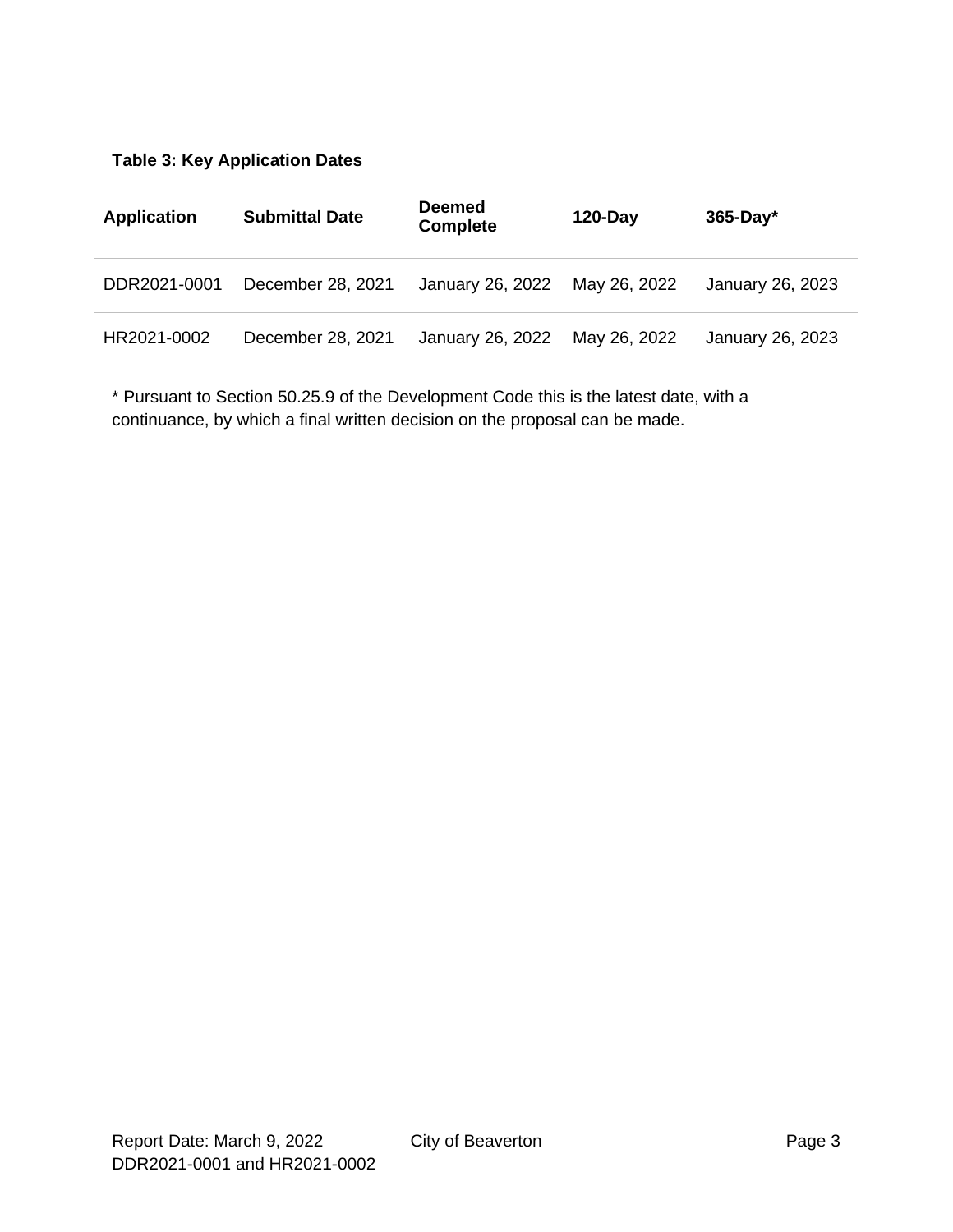## **Exhibit 1.1: Vicinity Map**

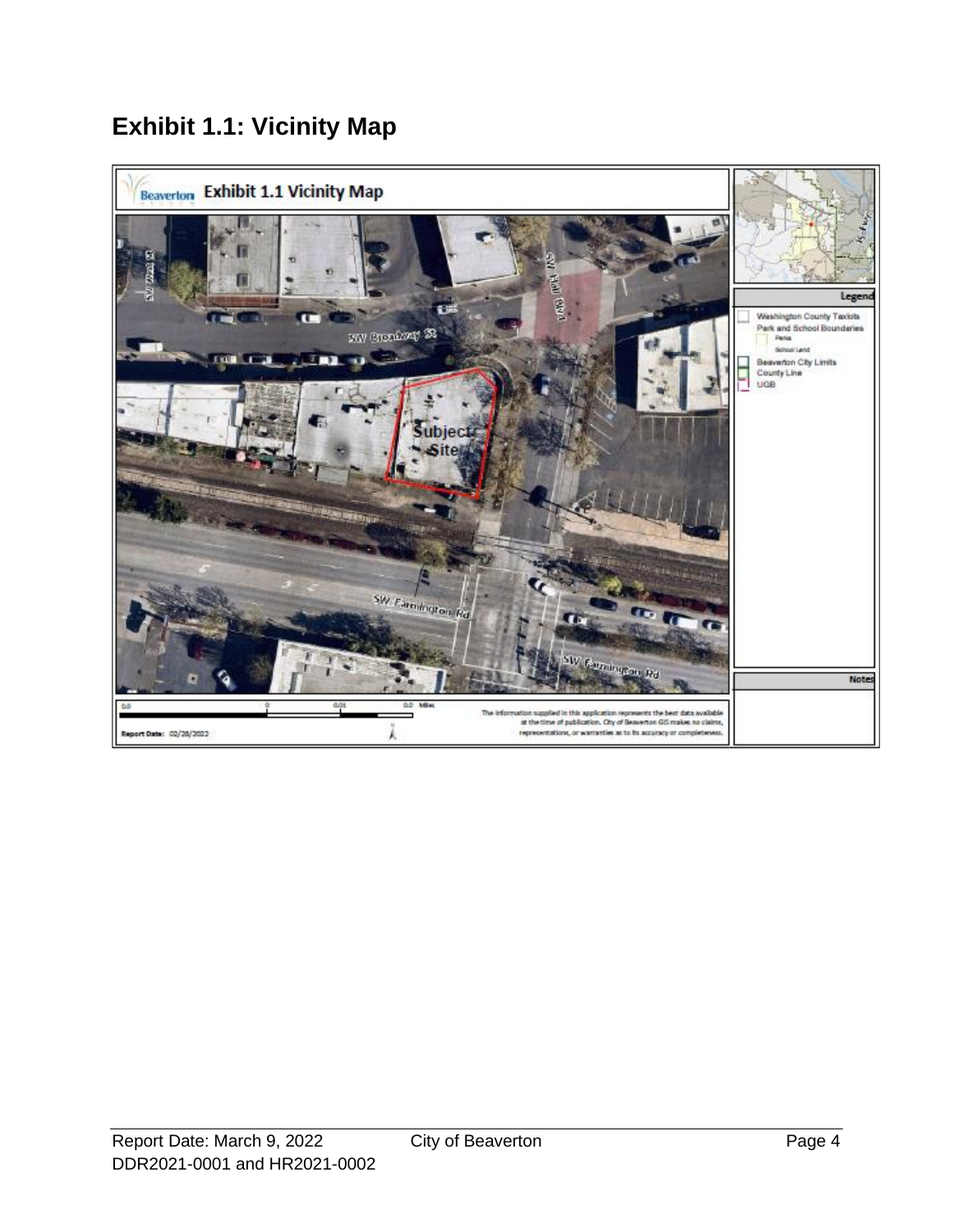## **Exhibit 1.2: Zoning Map**

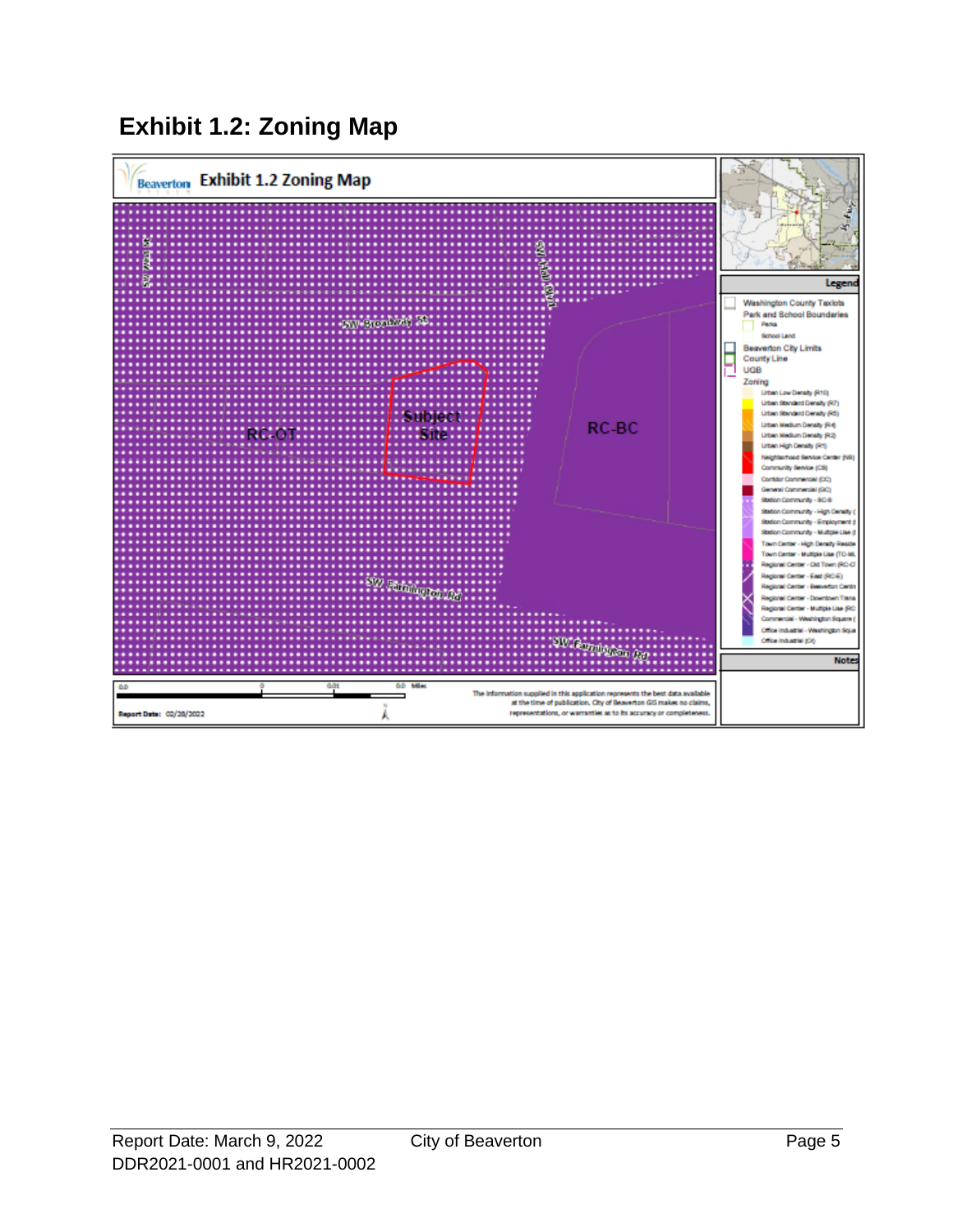## **Table of Contents**

#### **Tables**:

| Table 5: Code Conformance Analysis ~ Section 70.15.10 Site Use & 70.15.20 Site    |  |
|-----------------------------------------------------------------------------------|--|
| Table 6: Code Conformance Analysis ~ Section 70.20.05 Site Design Standards15     |  |
| Table 7: Code Conformance Analysis ~ Section 70.20.10 Building Design Standards15 |  |

#### **Exhibits**

| Exhibit 1. Materials submitted by Staff                       |
|---------------------------------------------------------------|
| Exhibit 1.1 Vicinity Map (page 4 of this report)              |
| Exhibit 1.2 Zoning Map (page 5 of this report)                |
| Exhibit 1.3 Beaverton Inventory of Historic Resources         |
| Exhibit 2. Public Comment - No public testimony was received. |
| Exhibit 3. Materials submitted by the Applicant               |
| Exhibit 3.1 Applicant Package Submittal                       |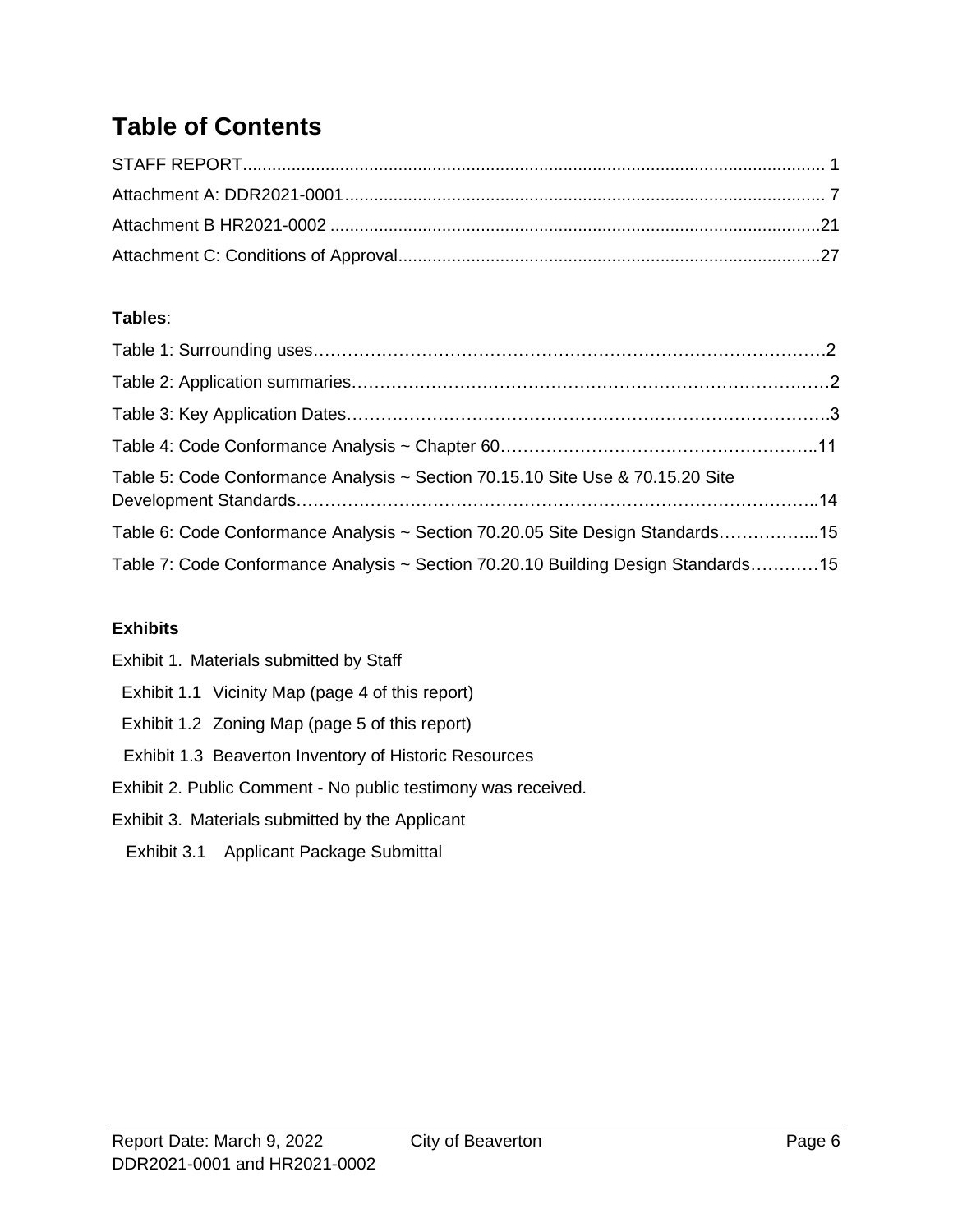# <span id="page-6-0"></span>**Attachment A: DDR2021-0001**

## ANALYSIS AND FINDINGS FOR DOWNTOWN DESIGN REVIEW COMPLIANCE LETTER

**Recommendation:** Based on the facts and findings presented below, staff recommends **APPROVAL** of **DDR2021-0001**, subject to the applicable conditions identified in Attachment C.

# Section 40.23.05 Purpose:

The purpose of Downtown Design Review is to promote Beaverton's commitment to the community's appearance, quality pedestrian environment, and aesthetic quality. It is intended that monotonous, drab, unsightly, dreary and inharmonious development will be discouraged. Design Review is also intended to conserve the City's natural amenities and visual character by ensuring that proposals are properly related to their sites and to their surroundings by encouraging compatible and complementary development.

To achieve this purpose, the Downtown Design Review process is divided into two major components; Design Standards and Design Guidelines. Both standards and guidelines implement Design Principles, which are more general statements that guide development of the built environment. Most Design Standards have a corresponding Design Guideline.

The Design Standards are intended to provide a clear and objective approach to designing a project. Depending on the design thresholds, designing a project to the standards would result in an administrative review process.

An applicant for Downtown Design Review approval can address design review requirements through a combination of satisfying applicable Design Standards, and in instances where it elects not to utilize Design Standards, satisfy the corresponding applicable Design Guidelines. In cases reviewed through a public hearing, the hearing and decision will focus on whether or not the project satisfies the requirements of the applicable Design Guidelines only.

The purpose of Downtown Design Review as summarized in this Section is carried out by the approval criteria listed herein.

# Planning Commission Standards for Approval:

Section 40.23.15.1.C of the Development Code provides standards to govern the decisions of the Planning Commission as they evaluate and render decisions on Downtown Design Review Applications. The Planning Commission will determine whether the application as presented, meets the Downtown Design Review Compliance Letter approval criteria. In this portion of the report, staff evaluates the application in accordance with the criteria for Type 1 Downtown Review.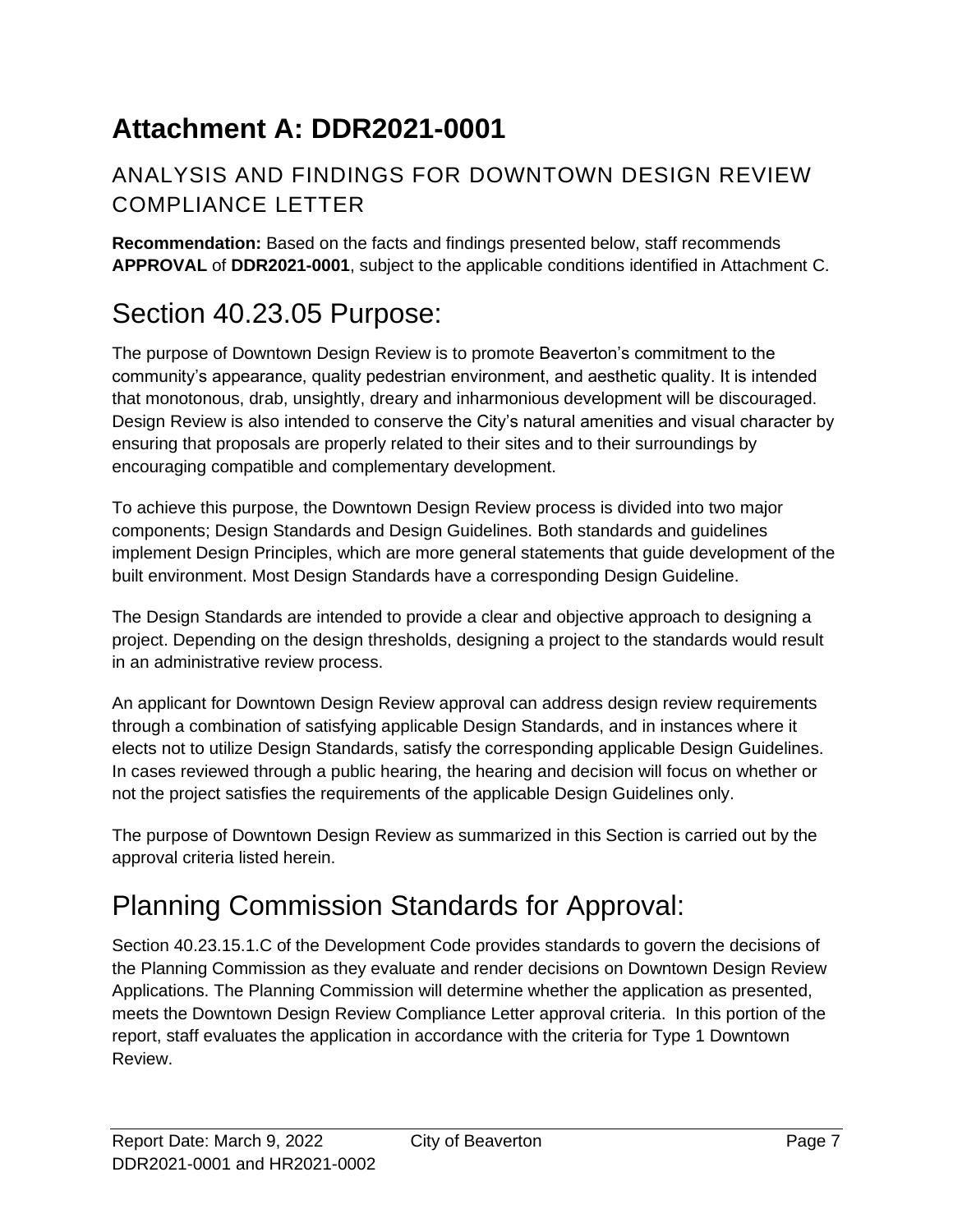# Section 40.23.15.1.C Approval Criteria

In order to approve a Downtown Design Review Compliance Letter application, the decisionmaking authority shall make findings of fact based on evidence provided by the applicant demonstrating that all the following criteria are satisfied:

# Section 40.23.15.1.C.1

**Approval Criteria:** The proposal satisfies the threshold requirements for a Downtown Design Compliance Review Letter.

#### Finding:

The applicant proposes minor design changes to the existing façade including new glazing, a new awning and new roof-top screening. Staff finds that the proposal satisfies the Downtown Design Review Compliance Letter application thresholds 1.b, c and d which read:

- *1. Minor design changes to existing [building](http://online.encodeplus.com/regs/beaverton-or/doc-view.aspx?pn=0&ajax=0&secid=24) or [site](http://online.encodeplus.com/regs/beaverton-or/doc-view.aspx?pn=0&ajax=0&secid=87) including, but not limited to:*
	- *b. Addition, elimination, or change in location of windows.*
	- *c. Addition, elimination, or change in location of person doors and loading doors*
	- *d. Addition of new and change to existing awnings, canopies, and other mounted structures to an existing façade*

**Conclusion:** Therefore, staff finds that the proposal meets the criterion.

## Section 40.23.15.1.C.2

**Approval Criteria:** All City application fees related to the application under consideration by the decision-making authority have been submitted.

#### Finding:

The applicant has paid the required fees related to the land use applications.

**Conclusion:** Therefore, staff finds that the proposal meets the criterion.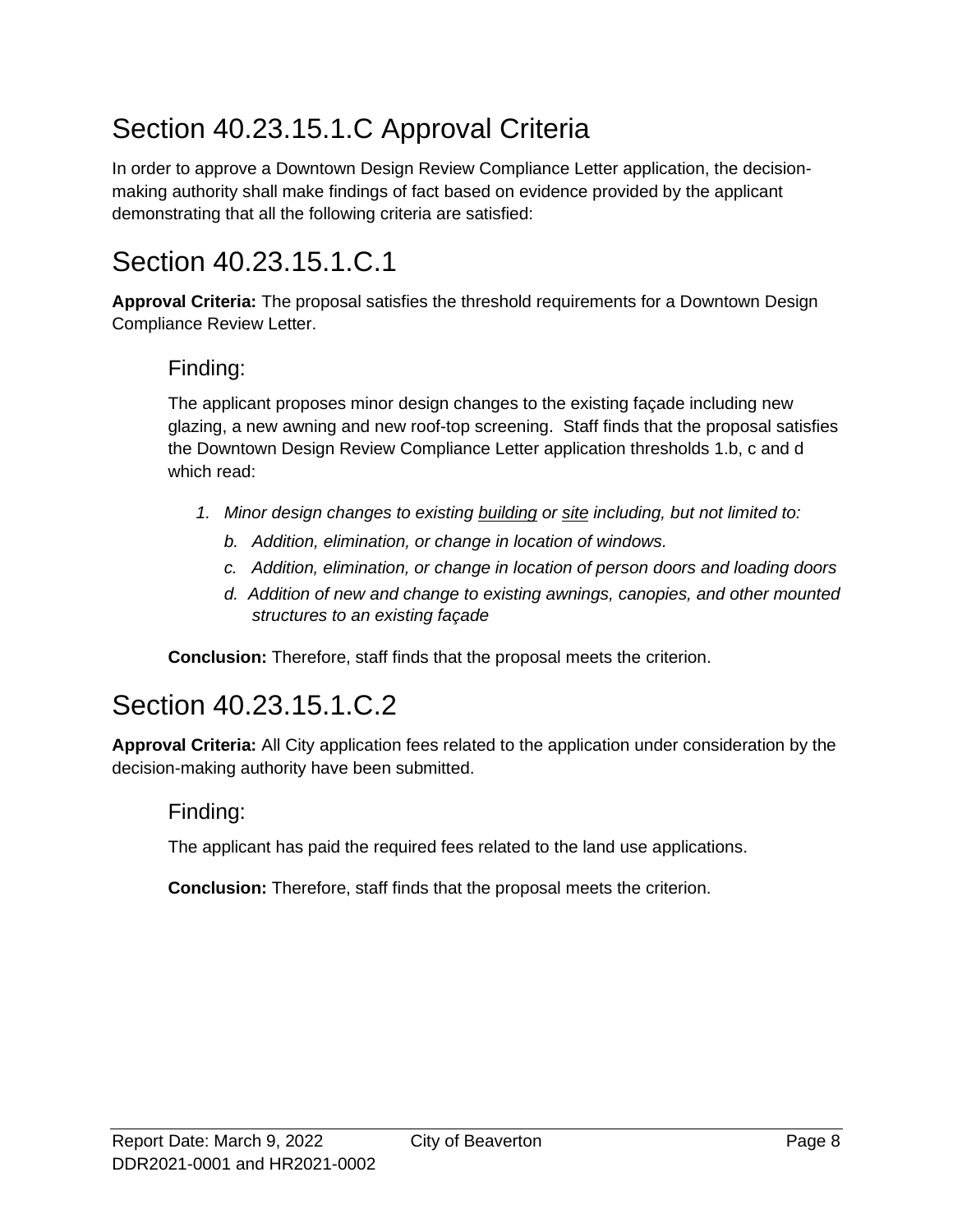# Section 40.23.15.1.C.3

**Approval Criteria:** The proposal contains all applicable application submittal requirements as specified in Section 50.25.1. of the Development Code.

### Finding:

Pursuant to Section 50.25.1, the application package includes all the necessary submittal requirements.

**Conclusion:** Therefore, staff finds that the proposal meets the criterion.

# Section 40.23.15.1.C.4

**Approval Criteria:** The proposal meets all applicable Development Standards of Sections 70.15.2 of the Development Code unless the applicable provisions are subject to an Adjustment, Planned Unit Development, or Variance application which shall be already approved or considered concurrently with the subject proposal.

#### Finding:

Staff cites the Code Conformance Analysis chart at the end of this section (Table 5), which evaluates the proposal as it relates to the applicable Downtown Standards found in Section 70.15.10 and 710.15.20 Downtown Development Standards and Uses. Staff incorporates the findings in the Analysis chart as applicable to this criterion. The analysis in this table demonstrates compliance with all applicable criteria.

**Conclusion:** Therefore, staff finds that the proposal meets the criterion.

# Section 40.23.15.1.C.5

**Approval Criteria:** The proposal is consistent with all applicable Design Standards of 70.20 (Downtown Design Standards and Guidelines).

#### Finding:

Staff cites the Code Conformance Analysis chart at the end of this section (Table 6 and 7), which evaluates the proposal as it relates the applicable Design Standards found in Section 70.20 (Downtown Design Standards). Staff incorporates the findings in the Analysis chart as applicable to this criterion. The analysis in this table demonstrates compliance with all applicable criteria.

**Conclusion:** Therefore, staff finds that the proposal meets the criterion.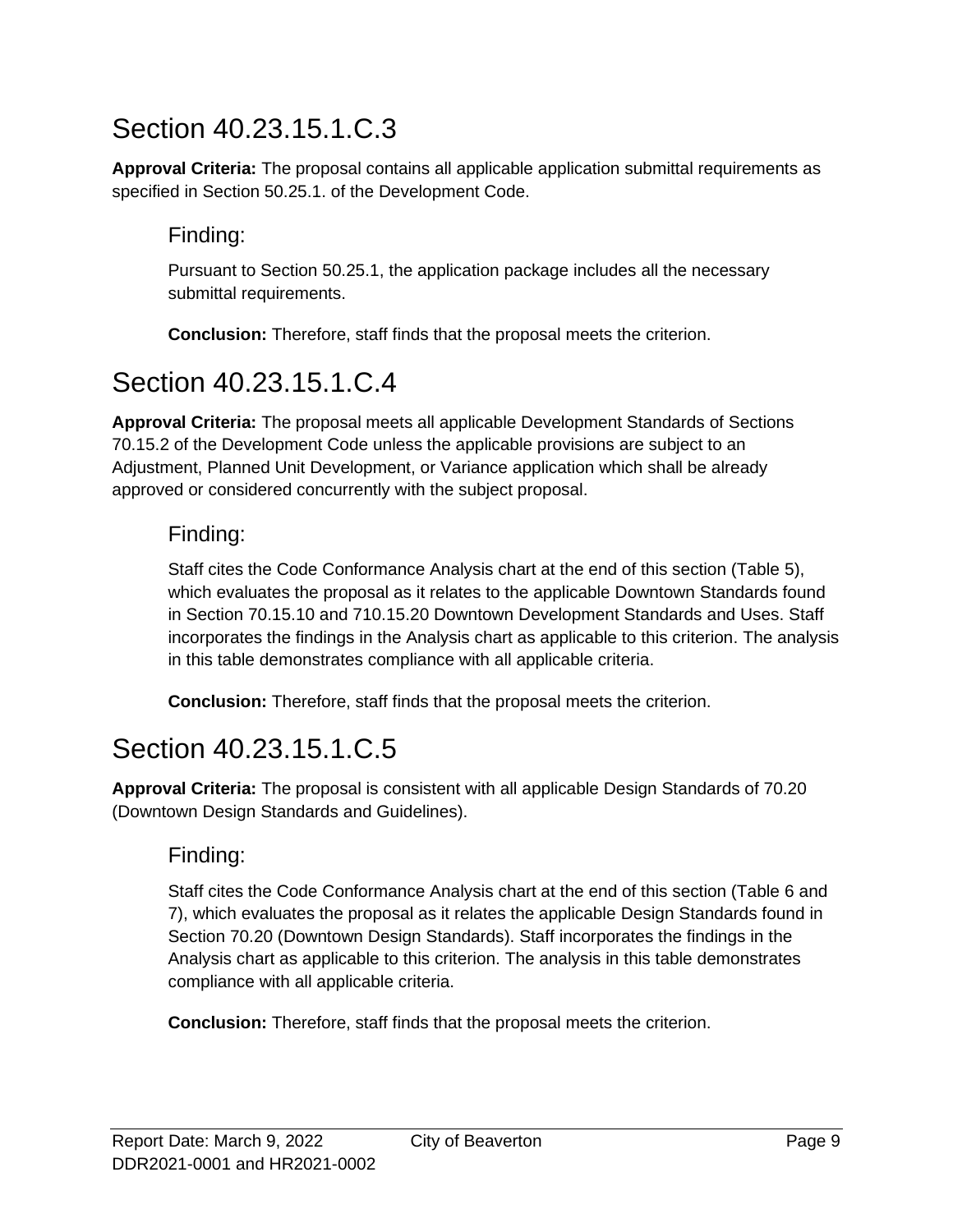# Section 40.23.15.1.C.6

**Approval Criteria:** The proposal complies with all applicable provisions in Chapter 60 (Special Regulations).

#### Finding:

The application is for façade modifications in line with the historic character of the building. Staff cites the Chapter 60 Code Conformance Analysis chart (Table 4) at the end of this attachment, which evaluates the project as it relates to the applicable Code requirements of Chapter 60. Staff incorporates the findings in the Analysis chart as applicable to this criterion. The analysis in this table demonstrates compliance with all applicable criteria.

**Conclusion:** Therefore, staff finds that the proposal meets the criterion.

# Section 40.23.15.1.C.7

**Approval Criteria:** Except for conditions requiring compliance with approved plans, the proposal does not modify any conditions of approval of a previously approved Type 2 or Type 3 application.

### Finding:

The applicant states the proposed modification is limited to façade modifications including new glazing, a new awning and new roof-top screening. No previous Type 2 or Type 3 applications are on record for the site.

**Conclusion:** Therefore, staff finds that the proposal meets the criterion.

# Section 40.23.15.1.C.8

**Approval Criteria:** Applications and documents related to the request, which will require further City approval, shall be submitted to the City in the proper sequence.

#### Finding:

The applicant has submitted a Historic Review application to be processed concurrently with this Downtown Design Review Compliance Letter request. No additional applications or documents are needed at this time. Staff recommends a condition requiring approval of the Historic Review application prior to issuance of the Building Permit.

**Conclusion:** Therefore, staff finds that by meeting the conditions of approval, the proposal meets the criterion.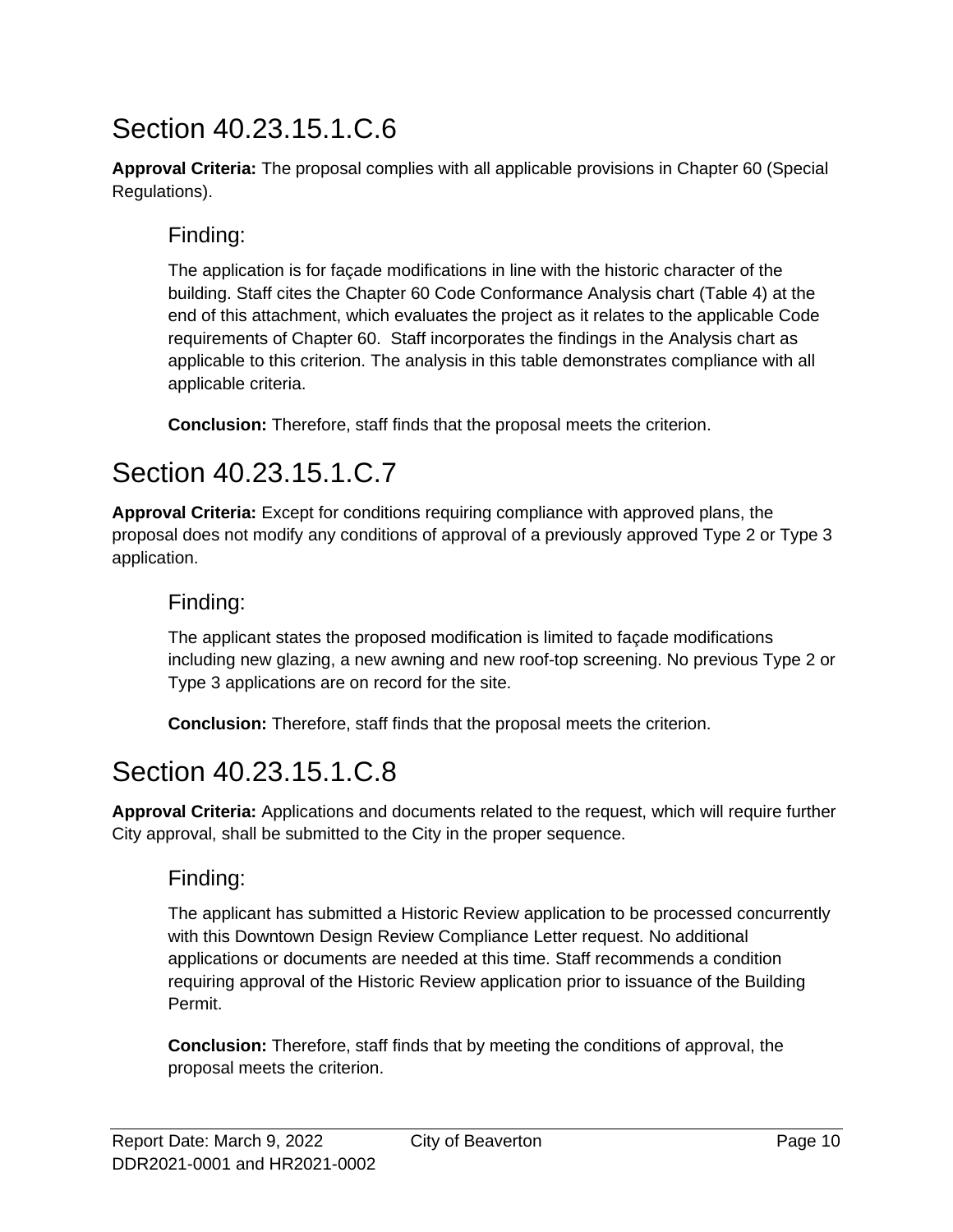## **Chapter 60 Special Requirements**

## **Table 4: Chapter 60 Special Requirements**

| <b>CODE STANDARD</b>                                               | <b>CODE REQUIREMENT</b>                                                                                                                    | <b>PROJECT PROPOSAL</b>                                                                             | <b>MEETS</b><br>CODE? |
|--------------------------------------------------------------------|--------------------------------------------------------------------------------------------------------------------------------------------|-----------------------------------------------------------------------------------------------------|-----------------------|
|                                                                    | <b>Development Code Section 60.05</b>                                                                                                      |                                                                                                     |                       |
| Design Review<br>Principles, Standards,<br>and Guidelines          | Requirements for new<br>development and<br>redevelopment.                                                                                  | The proposal is located in the Downtown<br>Design District, Chapter 70 design<br>regulations apply. | N/A                   |
|                                                                    | <b>Development Code Section 60.07</b>                                                                                                      |                                                                                                     |                       |
| Drive-Up Window<br><b>Facilities</b>                               | Requirements for drive-up,<br>drive-through, and drive-in<br>facilities.                                                                   | No drive-up window facilities are<br>proposed.                                                      | N/A                   |
|                                                                    | <b>Development Code Section 60.10</b>                                                                                                      |                                                                                                     |                       |
| <b>Floodplain Regulations</b>                                      | Requirements for properties<br>located in floodplain, floodway,<br>or floodway fringe.                                                     | The stie is not located within a floodplain.                                                        | N/A                   |
|                                                                    | <b>Development Code Section 60.11</b>                                                                                                      |                                                                                                     |                       |
| <b>Food Cart Pod Regulations</b>                                   | Requirements for food carts<br>and food cart pods.                                                                                         | No food carts or food cart pods are<br>proposed.                                                    | N/A                   |
|                                                                    | <b>Development Code Section 60.12</b>                                                                                                      |                                                                                                     |                       |
| Habitat Friendly and Low<br><b>Impact Development</b><br>Practices | Optional program offering<br>various credits available for use<br>of specific Habitat Friendly or<br>Low Impact Development<br>techniques. | No Habitat Friendly or Low Impact<br>Development credits are requested.                             | N/A                   |
|                                                                    | <b>Development Code Section 60.15</b>                                                                                                      |                                                                                                     |                       |
| <b>Land Division Standards</b>                                     | On-site contouring within 25<br>feet of a property line within or<br>abutting any residentially zoned<br>property.                         | No grading is proposed                                                                              | N/A                   |
|                                                                    | <b>Development Code Section 60.20</b>                                                                                                      |                                                                                                     |                       |
| Mobile and Manufactured<br><b>Home Regulations</b>                 | Requirements for the<br>placement of mobile and<br>manufactured homes.                                                                     | No mobile or manufactured homes are<br>proposed.                                                    | N/A                   |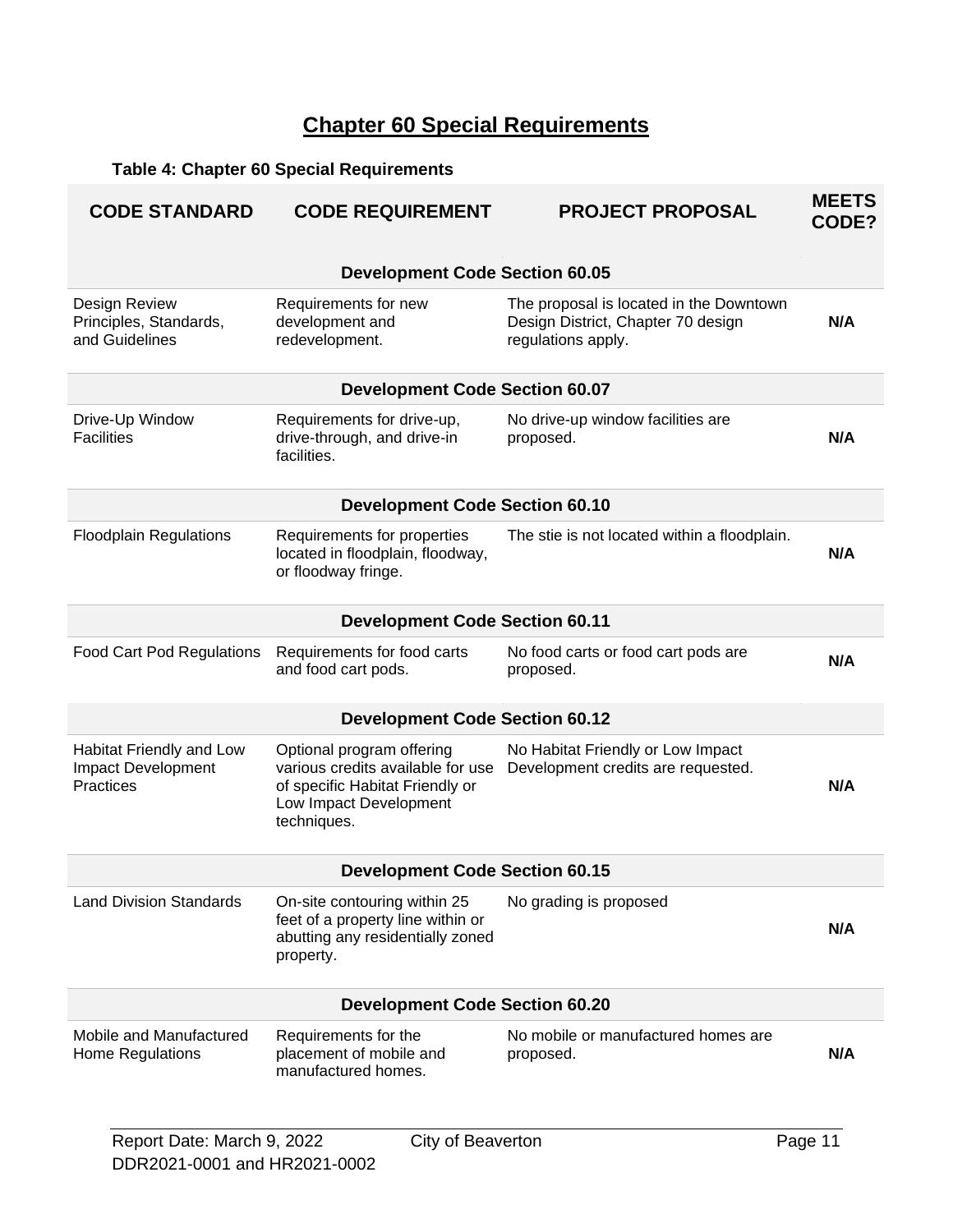| <b>CODE STANDARD</b>                                              | <b>CODE REQUIREMENT</b>                                                | <b>PROJECT PROPOSAL</b>                                                                                                                                                                                                                              | <b>MEETS</b><br>CODE? |
|-------------------------------------------------------------------|------------------------------------------------------------------------|------------------------------------------------------------------------------------------------------------------------------------------------------------------------------------------------------------------------------------------------------|-----------------------|
|                                                                   | <b>Development Code Section 60.25</b>                                  |                                                                                                                                                                                                                                                      |                       |
| Off-Street Loading<br>Requirements                                | Minimum: None                                                          | No loading space is proposed.                                                                                                                                                                                                                        | N/A                   |
|                                                                   | <b>Development Code Section 60.30</b>                                  |                                                                                                                                                                                                                                                      |                       |
| <b>Off-Street Motor</b><br>Vehicle Parking                        | Minimum: 0                                                             | Zero parking spaces are provided                                                                                                                                                                                                                     | <b>YES</b>            |
|                                                                   | Maximum: N/A                                                           |                                                                                                                                                                                                                                                      |                       |
|                                                                   | <b>Development Code Section 60.30</b>                                  |                                                                                                                                                                                                                                                      |                       |
| <b>Required Bicycle</b><br>Parking                                | Short-term: 2 spaces<br>Long-term: 2 spaces                            | Short-term: 2 spaces- There is an<br>existing staple bike rack in the right-<br>of-way outside the primary entrance<br>to the building which will serve as                                                                                           |                       |
|                                                                   |                                                                        | short term bike parking.                                                                                                                                                                                                                             |                       |
|                                                                   |                                                                        | Long-term: 2 spaces- The applicant<br>proposes to use the interior space, as<br>seen on page 54 of Exhibit 3.1 Applicant<br>Package to satisfy long-term bicycle<br>parking. Staff proposes a condition of<br>approval that the applicant provide an | <b>YES</b><br>w/COA   |
|                                                                   |                                                                        | updated floor plan showing the location of<br>the long-term bicycle parking.                                                                                                                                                                         |                       |
|                                                                   | <b>Development Code Section 60.33</b>                                  |                                                                                                                                                                                                                                                      |                       |
| Park and Recreation<br><b>Facilities and Service</b><br>Provision | Requirements for annexing<br>property to THPRD.                        | The site is already within THPRD's<br>boundaries.                                                                                                                                                                                                    | N/A                   |
|                                                                   | <b>Development Code Section 60.35</b>                                  |                                                                                                                                                                                                                                                      |                       |
| Planned Unit Development                                          | Development and design<br>principles for Planned Unit<br>Developments. | No Planned Unit Development is<br>proposed.                                                                                                                                                                                                          | N/A                   |
|                                                                   | <b>Development Code Section 60.40</b>                                  |                                                                                                                                                                                                                                                      |                       |
| <b>Sign Regulations</b>                                           | Requirements for signs.                                                | All signs will be reviewed under a<br>separate sign permit and are not<br>reviewed with this proposal.                                                                                                                                               | N/A                   |
|                                                                   |                                                                        |                                                                                                                                                                                                                                                      |                       |

#### **Development Code Section 60.45**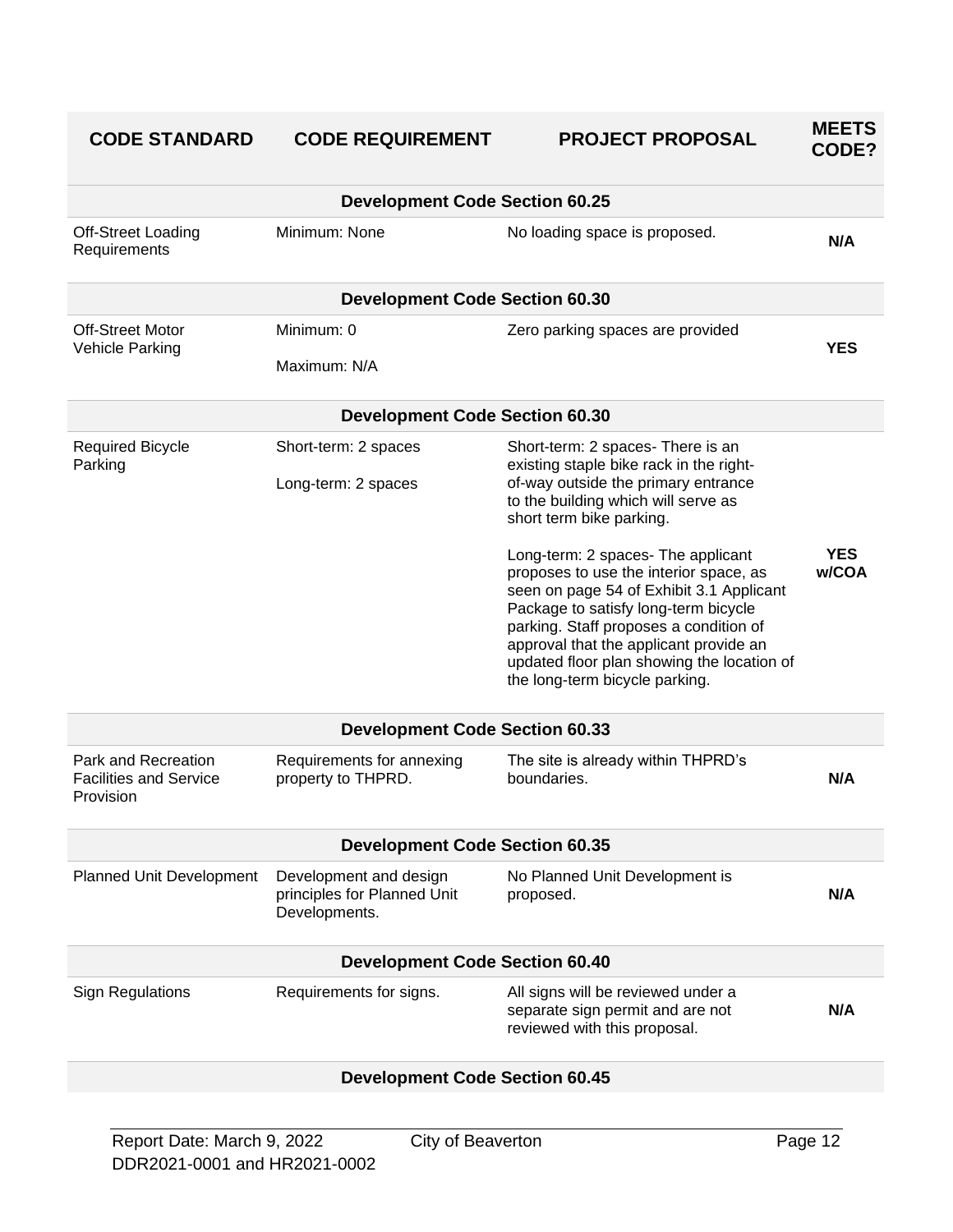| <b>Solar Access Protection</b>                     | Solar access requirements for<br>subdivisions and single family<br>homes.                        | No subdivisions or single-family homes<br>are proposed.                                                                                                                              | N/A                   |  |
|----------------------------------------------------|--------------------------------------------------------------------------------------------------|--------------------------------------------------------------------------------------------------------------------------------------------------------------------------------------|-----------------------|--|
|                                                    | <b>Development Code Section 60.50</b>                                                            |                                                                                                                                                                                      |                       |  |
| Accessory Uses and<br><b>Structures</b>            | Requirements for accessory<br>uses and structure.                                                | No accessory structures are proposed.                                                                                                                                                | N/A                   |  |
| <b>CODE STANDARD</b>                               | <b>CODE REQUIREMENT</b>                                                                          | <b>PROJECT PROPOSAL</b>                                                                                                                                                              | <b>MEETS</b><br>CODE? |  |
|                                                    | <b>Development Code Section 60.55</b>                                                            |                                                                                                                                                                                      |                       |  |
| <b>Transportation Facilities</b>                   | Requirements pertaining to the<br>construction or reconstruction<br>of transportation facilities | The proposed project doesn't require a<br><b>Transportation Impact Assessment or</b><br>improvements to site frontages.                                                              | N/A                   |  |
| <b>Development Code Section 60.60</b>              |                                                                                                  |                                                                                                                                                                                      |                       |  |
| <b>Trees and Vegetation</b>                        | Regulations pertaining to tree<br>removal and preservation.                                      | The proposed modifications are limited to<br>new glazing, a new awning and roof-top<br>screening equipment. No vegetation or<br>trees exist on site or proposed with the<br>project. | N/A                   |  |
|                                                    | <b>Development Code Section 60.65</b>                                                            |                                                                                                                                                                                      |                       |  |
| <b>Utility Undergrounding</b>                      | Requirements for placing<br>overhead utilities underground.                                      | The proposed modifications are limited to<br>new glazing, a new awning and roof-top<br>screening equipment.                                                                          | N/A                   |  |
| <b>Development Code Section 60.67</b>              |                                                                                                  |                                                                                                                                                                                      |                       |  |
| Significant Natural<br><b>Resources</b>            | Regulations pertaining to<br>wetlands and riparian corridors.                                    | No Significant Natural Resources are<br>located on site.                                                                                                                             | N/A                   |  |
|                                                    | <b>Development Code Section 60.70</b>                                                            |                                                                                                                                                                                      |                       |  |
| <b>Wireless Communication</b><br><b>Facilities</b> | Regulations pertaining to<br>wireless facilities.                                                | No wireless communication facilities are<br>proposed.                                                                                                                                | N/A                   |  |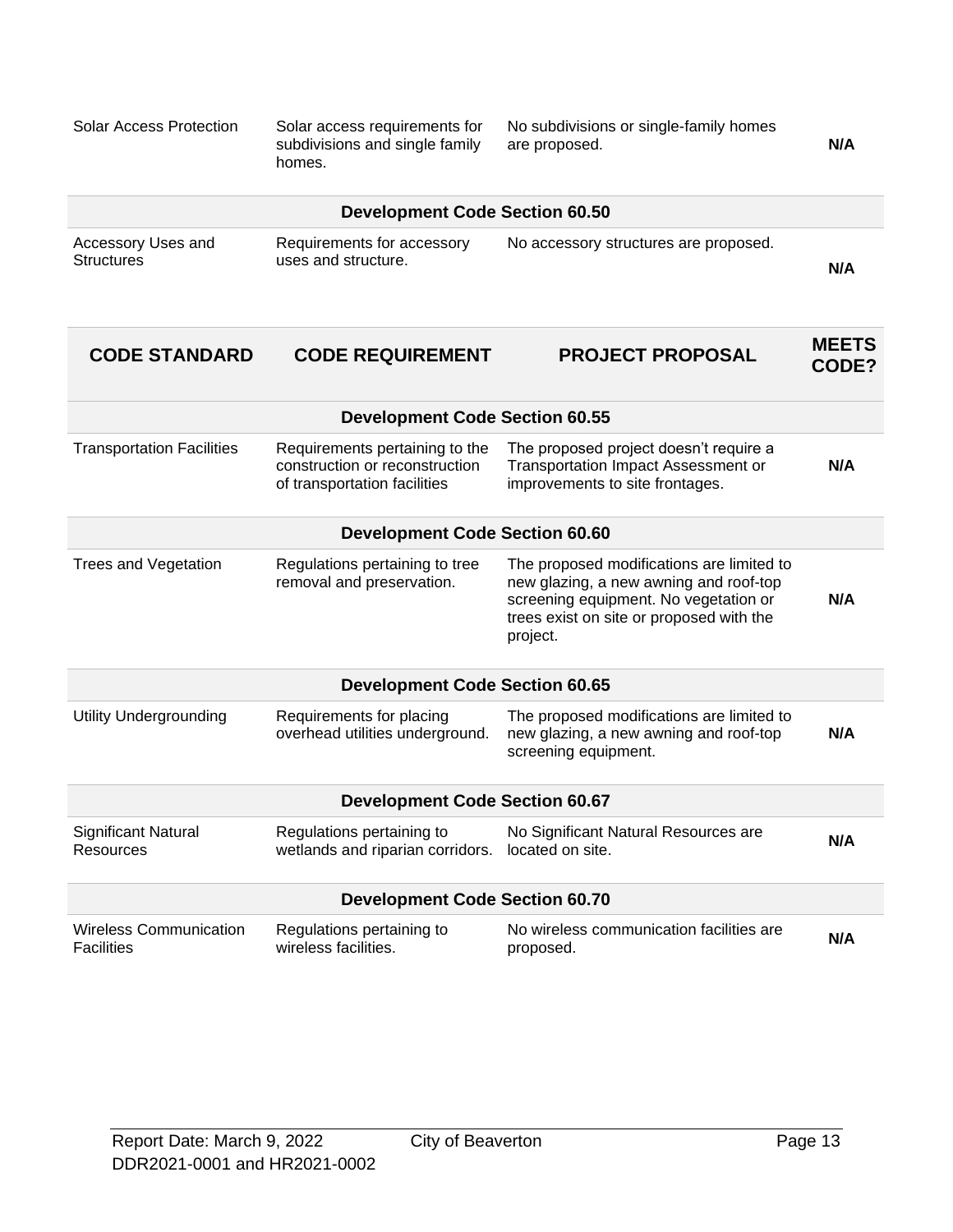## **Code Conformance Analysis**

### **Chapter 70 Use and Site Development Requirements**

#### **Regional Center – Old Town (RC-OT) Zoning District**

#### **Table 5: Code Conformance Analysis ~ Section 70.15.10 and 70.15.20**

| <b>CODE STANDARD</b>                                           | <b>CODE REQUIREMENT</b>                                                                                                                     | <b>PROJECT PROPOSAL</b>                                                                                                                                                                                                                                                                                       | <b>MEETS</b><br>CODE? |  |
|----------------------------------------------------------------|---------------------------------------------------------------------------------------------------------------------------------------------|---------------------------------------------------------------------------------------------------------------------------------------------------------------------------------------------------------------------------------------------------------------------------------------------------------------|-----------------------|--|
|                                                                | <b>Development Code Section 70.15.20</b>                                                                                                    |                                                                                                                                                                                                                                                                                                               |                       |  |
| Eating and Drinking<br>Establishments<br><b>Food Cart Pods</b> | Permitted                                                                                                                                   | The applicant proposes to convert an<br>existing building into two restaurant<br>tenant spaces.                                                                                                                                                                                                               | <b>YES</b>            |  |
|                                                                | <b>Development Code Section 70.15.10</b>                                                                                                    |                                                                                                                                                                                                                                                                                                               |                       |  |
| Parcel Area                                                    | Minimum: 1,000 square feet<br>Maximum: None                                                                                                 | Approximately 5,000 square feet                                                                                                                                                                                                                                                                               | <b>YES</b>            |  |
| <b>Minimum Lot Dimensions</b>                                  | Width: None<br>Depth: None                                                                                                                  | Width- Approximately 62 feet<br>Depth- Approximately 74 feet                                                                                                                                                                                                                                                  | <b>YES</b>            |  |
| <b>Yard Setbacks</b>                                           | Front Street Facing:<br>Minimum: Zero<br>Maximum 10 feet<br>Side Street Facing:<br>Minimum: Zero<br>Maximum 10 feet<br>Rear Minimum: 0 feet | Front, Side and Rear- No changes to<br>the building's footprint are proposed.<br>The survey provided as part of the<br>applicant's package (Exhibit 3.1)<br>indicates the existing building has<br>zero-foot setbacks along the Front,<br>(SW Broadway) Side (SW Hall) and<br>Rear (Rail ROW) property lines. | <b>YES</b>            |  |
| Maximum Building Height                                        | 65 feet                                                                                                                                     | 17 Feet                                                                                                                                                                                                                                                                                                       | <b>YES</b>            |  |
|                                                                | <b>Development Code Section 70.15.25</b>                                                                                                    |                                                                                                                                                                                                                                                                                                               |                       |  |
| <b>Ground Floor Use</b><br>Regulations                         | SW Broadway: Type A<br>SW Hall: Type A                                                                                                      | Eating and Drinking along SW<br><b>Broadway Street and SW Hall</b><br><b>Boulevard</b>                                                                                                                                                                                                                        | <b>YES</b>            |  |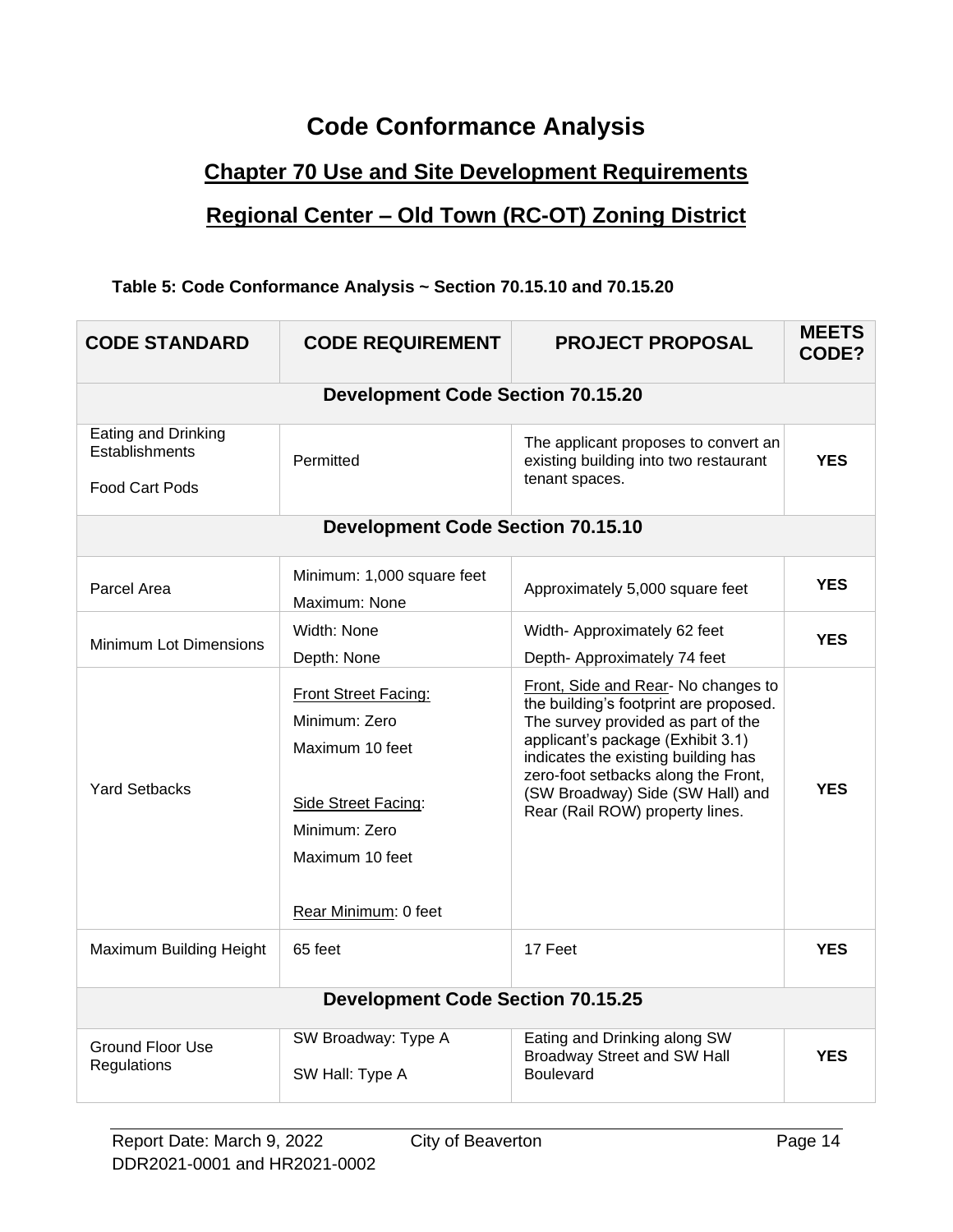| Requirements for new<br>Downtown Design<br>development and<br><b>Standards and Guidelines</b><br>redevelopment in Downtown. | The applicant proposes new glazing,<br>a new awning and new roof-top<br>screening. | See DDR<br><b>Findings</b> |
|-----------------------------------------------------------------------------------------------------------------------------|------------------------------------------------------------------------------------|----------------------------|

## **Code Conformance Analysis**

### **Chapter 70 Design Standards**

### **Regional Center – Old Town (RC-OT) Zoning District**

#### **Table 6: Code Conformance Analysis ~ Section 70.20.05 Site Design Standards**

| <b>DESIGN STANDARD</b>    | <b>PROJECT</b><br><b>PROPOSAL</b>                                                                                                                                                                                                                                       | <b>MEETS</b><br><b>STANDARD</b> |
|---------------------------|-------------------------------------------------------------------------------------------------------------------------------------------------------------------------------------------------------------------------------------------------------------------------|---------------------------------|
|                           | <b>Site Design</b>                                                                                                                                                                                                                                                      |                                 |
| 70.20.05.1-9- Site Design | The applicant proposes to modify the<br>existing façade. These improvements<br>include new glazing, a new awning<br>and new roof-top screening.<br><b>Standards and Guidelines for Site</b><br>Design are not impacted by the<br>improvements to the existing building. | N/A                             |

#### **Table 7: Code Conformance Analysis ~ Section 70.20.10 Building Design Standards**

| <b>DESIGN STANDARD</b>                                            | <b>PROJECT</b>                                                                                                                                       | <b>MEETS</b>    |
|-------------------------------------------------------------------|------------------------------------------------------------------------------------------------------------------------------------------------------|-----------------|
|                                                                   | <b>PROPOSAL</b>                                                                                                                                      | <b>STANDARD</b> |
|                                                                   | <b>Massing and Articulation Design</b>                                                                                                               |                 |
| 70.20.10.3 Massing and<br><b>Articulation</b>                     | The applicant proposes to modify the<br>existing façade. These improvements<br>include new glazing, a new awning<br>and new roof-top screening. The  | N/A             |
|                                                                   | massing and articulation of the<br>building will not be impacted by the<br>proposal.                                                                 |                 |
| <b>Façade Design</b>                                              |                                                                                                                                                      |                 |
| 70.20.10.4.A.S4                                                   | The applicant proposes to modify the                                                                                                                 |                 |
| All fenestration shall meet the<br>following standards:           | existing façade. These improvements<br>include new glazing, a new awning<br>and new roof-top screening. The<br>applicant states all new fenestration | <b>YES</b>      |
| a. Windows shall be recessed a<br>minimum of 2 inches. Facades or | will be recessed a minimum of 2<br>inches.                                                                                                           |                 |
|                                                                   |                                                                                                                                                      |                 |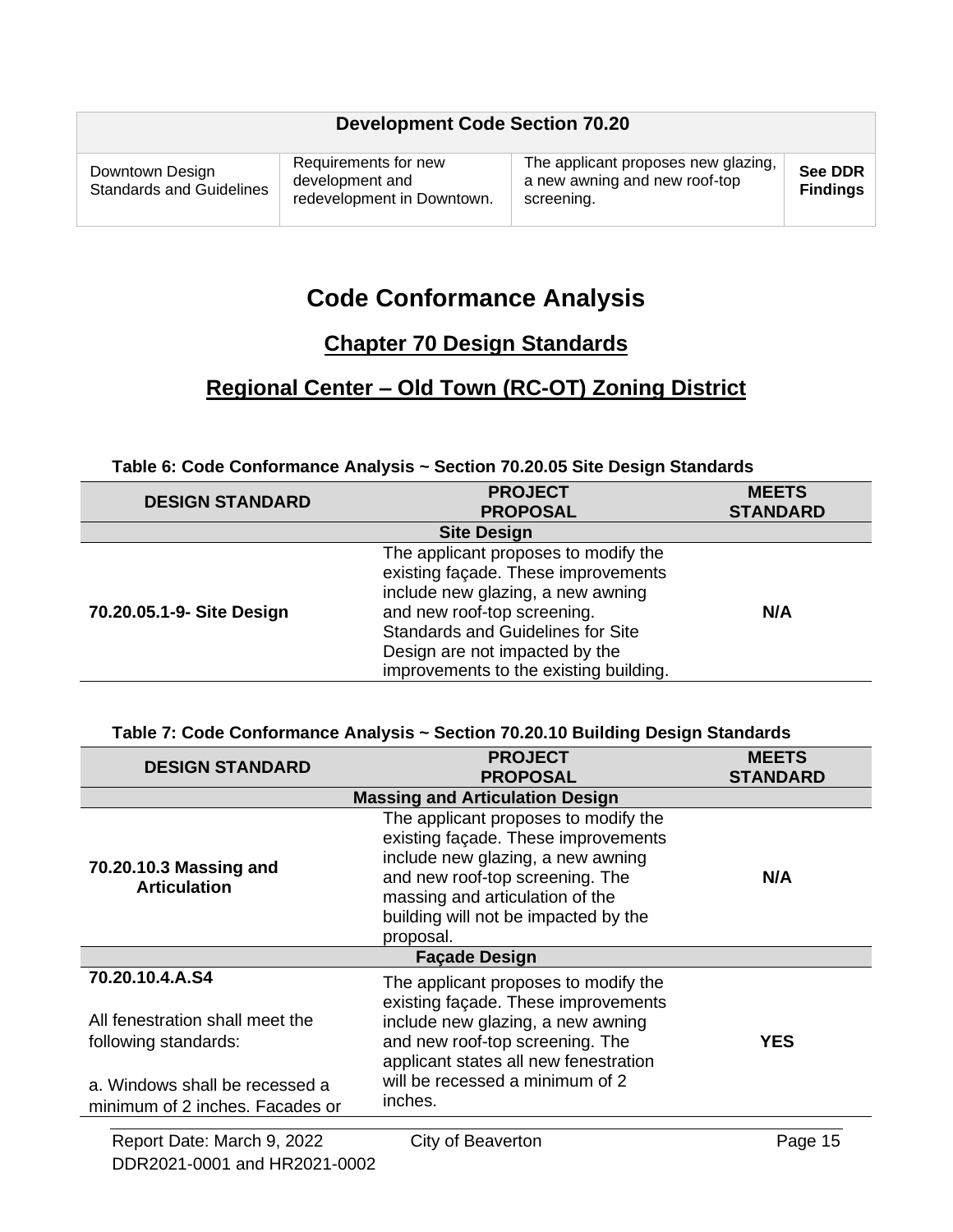#### **PROJECT PROPOSAL**

#### **MEETS STANDARD**

portions of facades utilizing a curtain wall are exempt from this standard.

| Report Date: March 9, 2022                                                                                                                                                                                                                                                                                                                                                             | City of Beaverton                                                                                                                                                                                                                                                                                                                                                                                                                                                                                                                                                                                                                                                                                                                                                                                                                                     | Page 16                                       |
|----------------------------------------------------------------------------------------------------------------------------------------------------------------------------------------------------------------------------------------------------------------------------------------------------------------------------------------------------------------------------------------|-------------------------------------------------------------------------------------------------------------------------------------------------------------------------------------------------------------------------------------------------------------------------------------------------------------------------------------------------------------------------------------------------------------------------------------------------------------------------------------------------------------------------------------------------------------------------------------------------------------------------------------------------------------------------------------------------------------------------------------------------------------------------------------------------------------------------------------------------------|-----------------------------------------------|
| 70.20.10.4.A.S9<br>Buildings entries shall be provided<br>as follows:<br>a. At least one primary building                                                                                                                                                                                                                                                                              | The applicant proposes to modify the<br>existing façade. These improvements<br>include new glazing, a new awning<br>and new roof-top screening. The                                                                                                                                                                                                                                                                                                                                                                                                                                                                                                                                                                                                                                                                                                   | N/A                                           |
| 70.20.10.4.A.S8<br>Windows up to 60 feet above the<br>ground floor shall be treated with<br>one of the following bird-safe design<br>techniques:<br>a. Fritted glass<br>b. Etched glass<br>c. UV coated glass<br>d. Permanent stencil or frosting<br>e. Exterior apparatus                                                                                                             | The applicant proposes to modify the<br>existing façade. These improvements<br>include new glazing, a new awning<br>and new roof-top screening. The<br>proposed glazing is double paned and<br>will be UV coated.                                                                                                                                                                                                                                                                                                                                                                                                                                                                                                                                                                                                                                     | <b>YES</b>                                    |
| 70.20.10.4.A.S6<br>For all facades not visible from a<br>public street or primary internal<br>drive, a minimum of 20% of the total<br>facade area shall be glazed.<br>Building facades built at shared<br>property lines are exempt.                                                                                                                                                   | The applicant proposes to modify the<br>existing façade. These improvements<br>include new glazing, a new awning<br>and new roof-top screening. The<br>southern façade facing the railroad<br>right-of-ray is not proposed to be<br>altered.                                                                                                                                                                                                                                                                                                                                                                                                                                                                                                                                                                                                          | <b>NA</b>                                     |
| 70.20.10.4.A.S5<br>Facades visible from a public street<br>or primary internal drive shall meet<br>the minimum glazing requirements<br>below. Building facades built at<br>shared property lines are exempt:<br>a.Non-residential uses:<br>I. Ground-floor: Unless another<br>standard requires greater<br>glazing, a minimum of 40% of<br>the ground- floor facade shall<br>be glazed | The applicant proposes to modify the<br>existing façade. These improvements<br>include new glazing, a new awning<br>and new roof-top screening. The<br>applicant states the existing north<br>façade facing SW Broadway contains<br>46% total glazed area and 75%<br>glazed area between 2 and 10 feet in<br>height, the proposal will not reduce or<br>increase the glazing on the north<br>façade. The applicant proposes to<br>increase the fenestration on the east<br>façade facing SW Hall with 161<br>square feet of glazing. This will bring<br>the total glazed area to 27% on the<br>east façade. Section 30.25.1.A. Non-<br>Conforming Structures of the<br><b>Beaverton Development Code allows</b><br>for non-conforming structures to be<br>altered so long as the structure is<br>coming closer to conformance with<br>code standards. | <b>YES-See Finding for</b><br>70.20.10.4.A.S5 |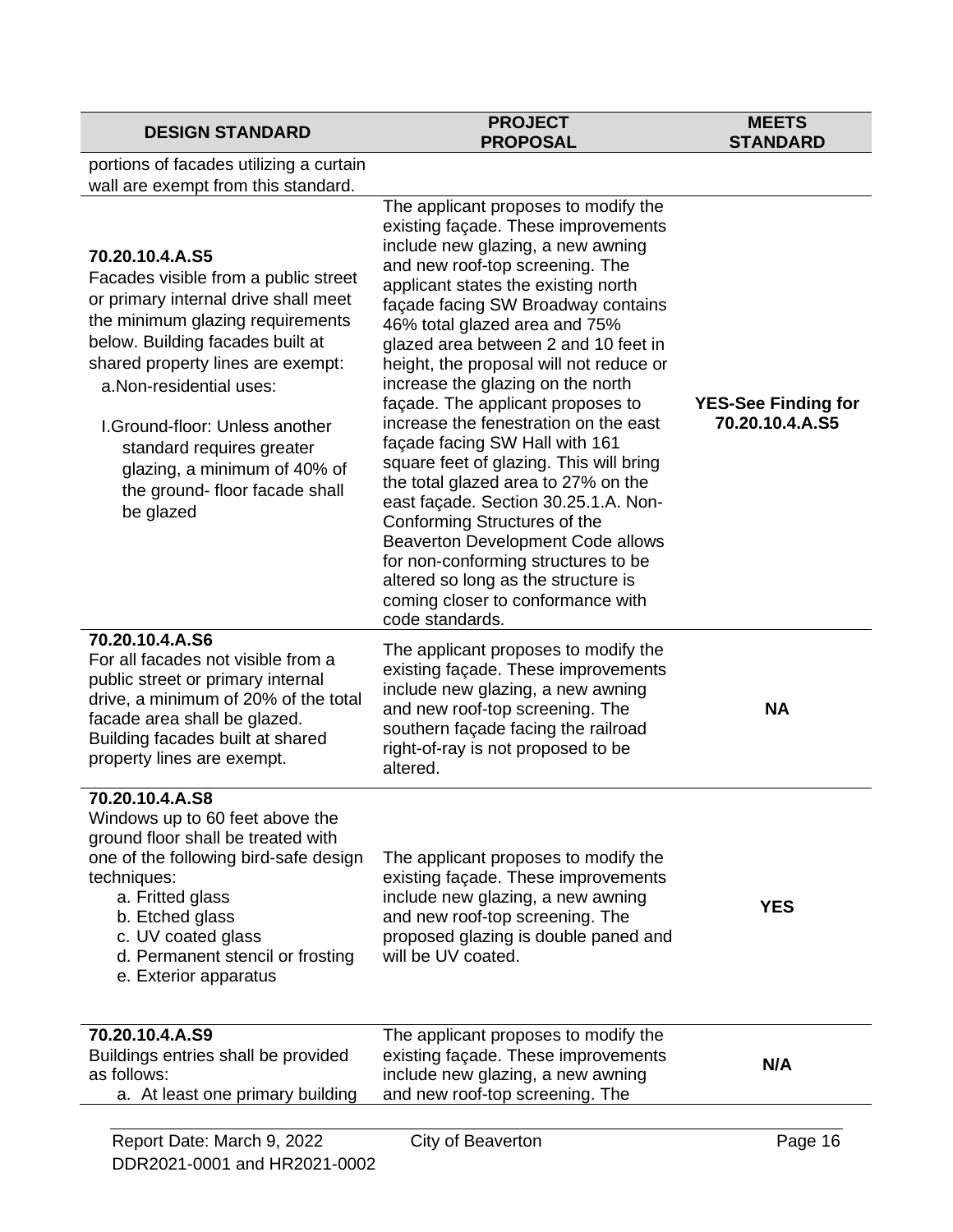#### **DESIGN STANDARD PROJECT PROPOSAL MEETS STANDARD** entrance shall face the primary frontage. Primary frontage is determined by the following hierarchy using Figure 70.15.15.1 Street Typology, with the streets listed first being higher priority than the streets listed after: I. Loop Street II. Commercial Street III. Connector Street building has one primary entrance which faces the corner of SW Broadway and SW Hall. The location of this entrance is not being altered with this proposal.

- IV. Major Street
- V. Local Street

#### **70.20.10.4.A.S10**

Primary building entrances shall be at or above the back of sidewalk grade. Building entries shall be located on a public right of way, open space, internal drive, or internal accessway. Building entries inclusive of doorway, framing, and accompanying fenestration shall meet the following minimum dimensions:

- c. Individual non-residential entries serving tenants spaces less than 5,000 square feet: 6 feet in width
- d. Shared non-residential entries and Individual nonresidential entries serving tenants spaces greater than 5,000 square feet: 20 feet in width

The applicant proposes to modify the existing façade. These improvements include new glazing, a new awning and new roof-top screening. The existing building entrance, which is not being modifed, is located at the back of the sidewalk grade and is greater than 6 feet in width.

**YES**

| <b>Gateways</b>                                                                                                                                                                                                                                      |                                                                                     |     |
|------------------------------------------------------------------------------------------------------------------------------------------------------------------------------------------------------------------------------------------------------|-------------------------------------------------------------------------------------|-----|
| 70.20.10.5.S1 Gateways<br>Sites located at the corners of each<br>intersection described below shall<br>incorporate design elements into site<br>and building design that signify the<br>importance of the intersection as a<br>gateway to Downtown: | The site of the proposal is located at<br>the corner of SW Broadway and SW<br>Hall. | N/A |
| Millikan and Rose Biggi<br>Millikan and Lombard                                                                                                                                                                                                      |                                                                                     |     |
|                                                                                                                                                                                                                                                      |                                                                                     |     |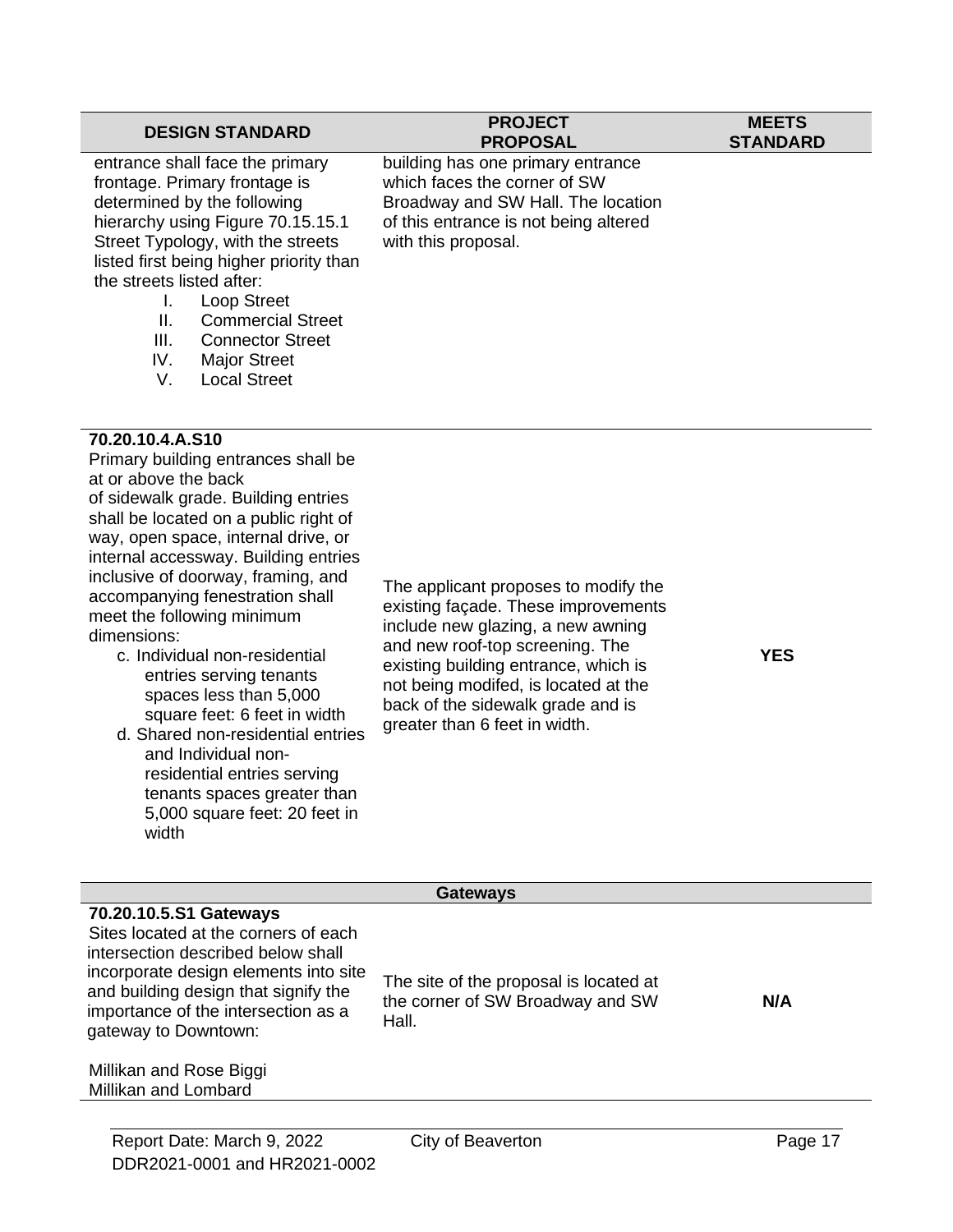## **DESIGN STANDARD PROJECT**

## **PROPOSAL**

#### **MEETS STANDARD**

Canyon and Rose Biggi Canyon and Lombard

#### **Active Ground Floor Design**

| 70.20.10.6.S1.b<br>Transparency: Active frontage areas<br>shall include a minimum 60 percent<br>transparent glazing between 2 and<br>10 feet in height from sidewalk or<br>terrace grade, providing<br>unobstructed views into the<br>commercial space. Transparent<br>glazing shall have minimum Visible<br>Transmittance (VT) value of 0.60. A<br>lighted display zone 4 feet in depth<br>from the windows may qualify as<br>unobstructed views into the<br>commercial space for up to 50<br>percent of the combined storefront<br>window width on each storefront on<br>primary frontages and on the<br>entirety of secondary frontages. | The applicant proposes to modify the<br>existing façade. These improvements<br>include new glazing, a new awning<br>and new roof-top screening. The<br>existing north façade facing SW<br>Broadway contains 46% total glazed<br>area and 75% between 2 and 10 feet.<br>The existing east façade facing SW<br>Hall contains 11% total glazed area<br>and 19% glazed area between 2 and<br>10 feet. The applicant states the<br>proposed glazing will increase these<br>percentages to 27% and 51%<br>respectively. Section 30.25.1.A. Non-<br>Conforming Structures of the<br><b>Beaverton Development Code allows</b><br>for non-conforming structures to be<br>altered so long as the structure is<br>coming closer to conformance with<br>code standards. The proposed glazing<br>will have a minimum Visible<br>Transmittance (VT) value of 0.60 and<br>all existing glazing will be replaced<br>with glass that will have a VT value of<br>0.60. | <b>YES-See Finding for</b><br>70.20.10.6.A.S1.b |
|---------------------------------------------------------------------------------------------------------------------------------------------------------------------------------------------------------------------------------------------------------------------------------------------------------------------------------------------------------------------------------------------------------------------------------------------------------------------------------------------------------------------------------------------------------------------------------------------------------------------------------------------|------------------------------------------------------------------------------------------------------------------------------------------------------------------------------------------------------------------------------------------------------------------------------------------------------------------------------------------------------------------------------------------------------------------------------------------------------------------------------------------------------------------------------------------------------------------------------------------------------------------------------------------------------------------------------------------------------------------------------------------------------------------------------------------------------------------------------------------------------------------------------------------------------------------------------------------------------|-------------------------------------------------|
| 70.20.10.6.S1.c<br>Entrances: Primary ground-floor<br>entrances serving active uses shall<br>include weather protection that is a<br>minimum 6 feet wide and 4 feet<br>deep by recessing the entry,<br>providing an awning or other<br>projecting element, or using a<br>combination of those methods                                                                                                                                                                                                                                                                                                                                       | The applicant proposes to modify the<br>existing façade. These improvements<br>include new glazing, a new awning<br>and new roof-top screening. The<br>proposed awning/canopy will be 20<br>feet and have 6 feet in depth.                                                                                                                                                                                                                                                                                                                                                                                                                                                                                                                                                                                                                                                                                                                           | <b>YES</b>                                      |
| 70.20.10.6.S1.d<br><b>Blank Walls: Walls without</b><br>fenestration or doors shall not<br>exceed 15 feet in length.                                                                                                                                                                                                                                                                                                                                                                                                                                                                                                                        | The applicant proposes to modify the<br>existing façade. These improvements<br>include new glazing, a new awning<br>and new roof-top screening. The<br>proposed glazing on the east façade<br>facing SW Hall will reduce the existing<br>blank wall from 50 feet in length to<br>approximately 17.5 feet in length.                                                                                                                                                                                                                                                                                                                                                                                                                                                                                                                                                                                                                                  | <b>YES-See Finding for</b><br>70.20.10.6.A.S1.d |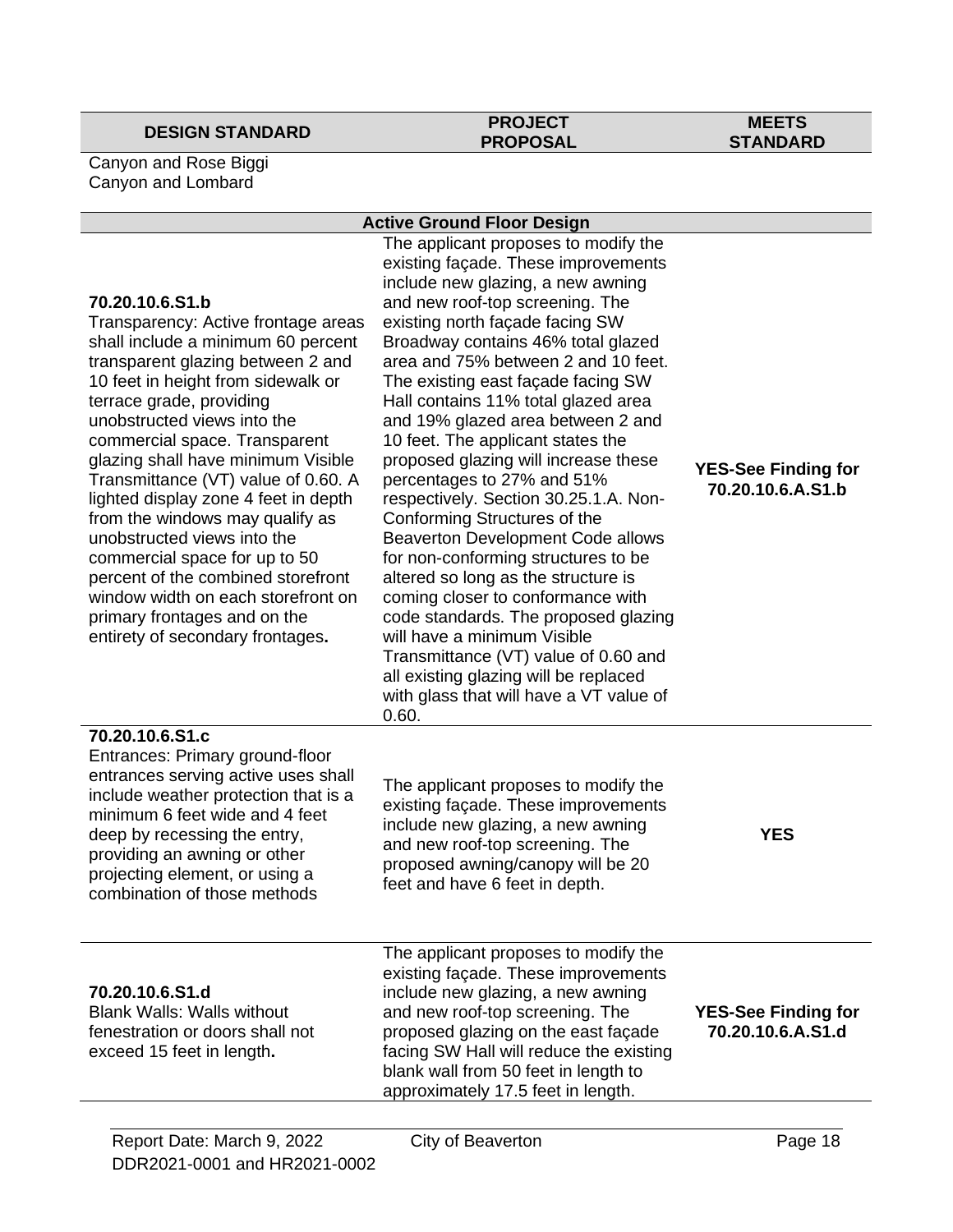| <b>DESIGN STANDARD</b>                                                                                                                                                                                                                                                                                                                                                                                                                                               | <b>PROJECT</b><br><b>PROPOSAL</b>                                                                                                                                                                                                                                                                                                                                                                                 | <b>MEETS</b><br><b>STANDARD</b> |
|----------------------------------------------------------------------------------------------------------------------------------------------------------------------------------------------------------------------------------------------------------------------------------------------------------------------------------------------------------------------------------------------------------------------------------------------------------------------|-------------------------------------------------------------------------------------------------------------------------------------------------------------------------------------------------------------------------------------------------------------------------------------------------------------------------------------------------------------------------------------------------------------------|---------------------------------|
| 70.20.10.7 Usable Open Space                                                                                                                                                                                                                                                                                                                                                                                                                                         | Section 30.25.1.A. Non-Conforming<br>Structures of the Beaverton<br>Development Code allows for non-<br>conforming structures to be altered so<br>long as the structure is coming closer<br>to conformance with code standards.<br><b>Usable Open Space</b><br>The applicant proposes to modify the<br>existing façade. These improvements<br>include new glazing, a new awning<br>and new roof-top screening. No | N/A                             |
|                                                                                                                                                                                                                                                                                                                                                                                                                                                                      | changes to the footprint of the building<br>are proposed which would allow for<br>usable open space to be provided on<br>the subject site.                                                                                                                                                                                                                                                                        |                                 |
|                                                                                                                                                                                                                                                                                                                                                                                                                                                                      | <b>Roof Elements</b>                                                                                                                                                                                                                                                                                                                                                                                              |                                 |
| 70.20.10.8.S2<br>Rooftop mechanical, electrical and<br>communications equipment and<br>components shall be screened<br>and/or located so it is not visible<br>from the ground-level public rights of<br>way that are within 100 feet of the<br>site.<br>a. Screening shall be made of a<br>primary exterior finish material<br>allowed in Section<br>70.20.10.10 and used on<br>other portions of the building;<br>architectural grade wood or<br>masonry; or metal. | The applicant proposes to modify the<br>existing façade. These improvements<br>include new glazing, a new awning<br>and new roof-top screening. The new<br>roof top screening will be constructed<br>of ship-lapped cedar, an architectural<br>grade wood.                                                                                                                                                        | <b>YES</b>                      |
|                                                                                                                                                                                                                                                                                                                                                                                                                                                                      | <b>Structured Parking</b>                                                                                                                                                                                                                                                                                                                                                                                         |                                 |
| 70.20.10.9 Structured Parking                                                                                                                                                                                                                                                                                                                                                                                                                                        | The applicant proposes to modify the<br>existing façade. These improvements<br>include new glazing, a new awning<br>and new roof-top screening.                                                                                                                                                                                                                                                                   | N/A                             |
| <b>Materials</b>                                                                                                                                                                                                                                                                                                                                                                                                                                                     |                                                                                                                                                                                                                                                                                                                                                                                                                   |                                 |
| 70.20.10.10.A.S1-S2                                                                                                                                                                                                                                                                                                                                                                                                                                                  | The applicant proposes to modify the<br>existing façade. These improvements<br>include new glazing, a new awning<br>and new roof-top screening. The<br>applicant states the façade is in good<br>condition relative to its age. According<br>to the Beaverton Inventory of Historic<br>Resources the exterior surface is<br>composed of concrete block and<br>stucco. The applicant doesn't propose               | N/A                             |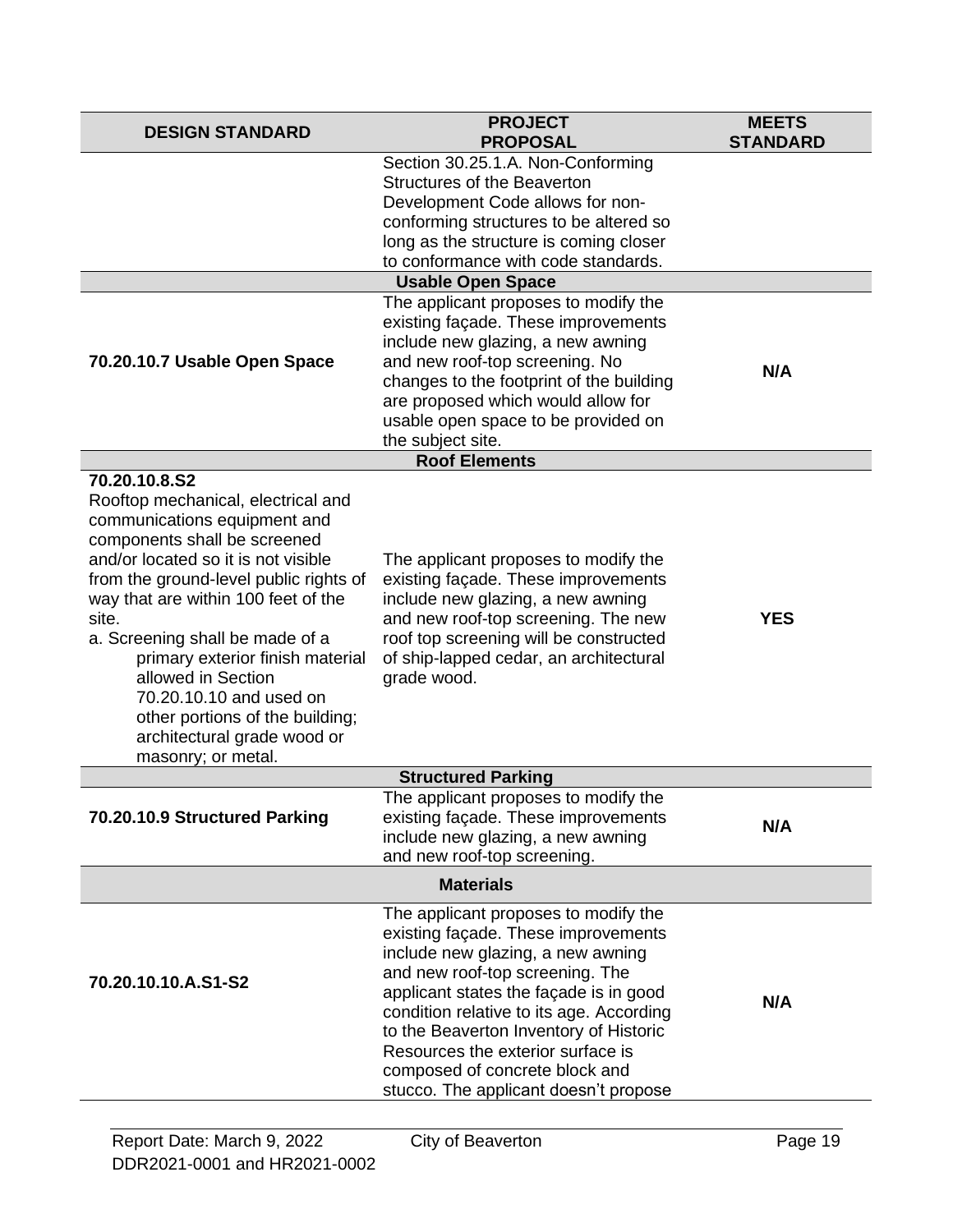| <b>DESIGN STANDARD</b>                                                                                         | <b>PROJECT</b><br><b>PROPOSAL</b>                                                                                                                                                                                                                                                                                                                                                           | <b>MEETS</b><br><b>STANDARD</b> |
|----------------------------------------------------------------------------------------------------------------|---------------------------------------------------------------------------------------------------------------------------------------------------------------------------------------------------------------------------------------------------------------------------------------------------------------------------------------------------------------------------------------------|---------------------------------|
|                                                                                                                | to alter the façade and states no<br>materials identified as prohibited in<br>Table 70.20.10.10.B will be used as<br>part of the project.                                                                                                                                                                                                                                                   |                                 |
|                                                                                                                | <b>Historic Overlay Zone</b>                                                                                                                                                                                                                                                                                                                                                                |                                 |
| 70.20.10.11.H<br>Historic Design Guidelines and<br>Standards: Keils & Holbrook<br>Building (12400 SW Broadway) | The applicant proposes to modify the<br>existing façade. These improvements<br>include new glazing, a new awning<br>and new roof-top screening. Section<br>70.20.10.11.H refers to standards for<br>new buildings in the area abutting or<br>adjacent to the Kiels building along<br>SW Broadway. Modifications to the<br>existing building are not regulated by<br>these Design Standards. | N/A                             |

## **CONCLUSION & RECOMMENDATION**

Based on the facts and findings presented, staff recommends APPROVAL of DDR2021-0001 Bakery Blocks II, subject to the applicable conditions identified in Attachment C.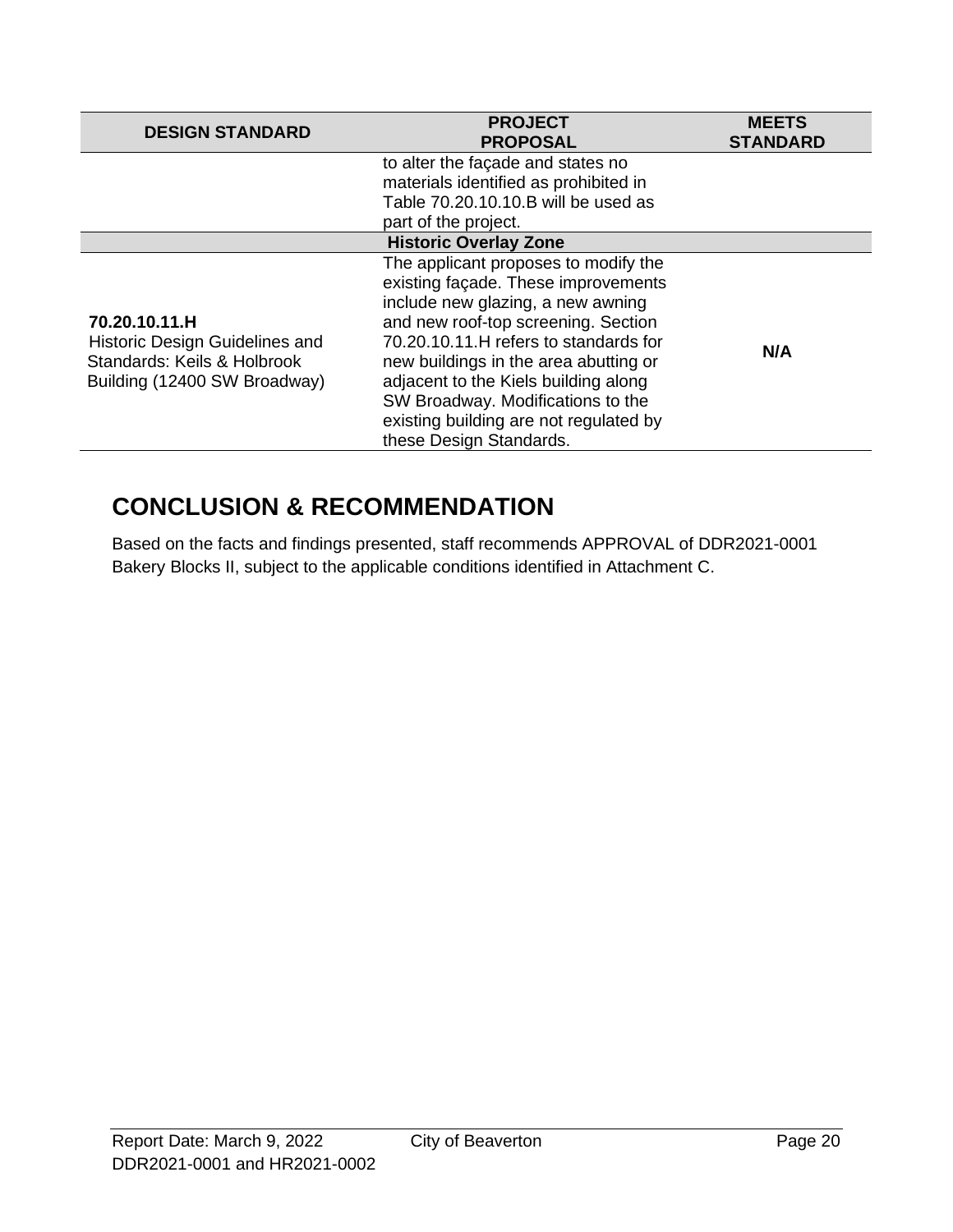# <span id="page-20-0"></span>**Attachment B HR2021-0002**

## ANALYSIS AND FINDINGS FOR HISTORIC REVIEW APPROVAL

**Recommendation:** Based on the facts and findings presented below, staff recommends **APPROVAL** of **HR2021-0002**, subject to the applicable conditions identified in Attachment C.

# Section 40.35.05 Purpose:

The purpose of Historic Review is to preserve, enhance, and perpetuate landmarks and districts which represent or reflect elements of the City's cultural, social, economic, and architectural history and to promote the use of historic districts and landmarks for the education, pleasure, housing and public welfare of the City's current and future citizens. This Section is carried out by the approval criteria listed herein.

# Planning Commission Standards for Approval:

Section 40.35.15.1.C of the Development Code provides standards to govern the decisions of the Planning Commission as they evaluate and render decisions on Historic Review Applications. The Planning Commission will determine whether the application as presented, meets the Historic Review approval criteria. In this portion of the report, staff evaluates the application in accordance with the criteria for Type 3 Historic Review.

In order to approve a Historic Review Application, the decision-making authority shall make findings of fact based on evidence provided by the applicant demonstrating that all the following criteria are satisfied:

## **Section 40.35.15.1.C.1**

The proposal satisfies the threshold requirements for an Alteration of a Landmark application.

#### FINDING:

The applicant states the proposed modification is limited to new glazing, a new awning new roof-top screening, and removal of an existing chimney meeting Historic Review Threshold No. 1 which reads:

*Changes to any aspect of the exterior appearance, including, but not limited to, exterior finish materials, architectural detailing, and changes to window and door locations or dimensions.* 

**Conclusion:** Therefore, staff finds the proposal meets the criterion for approval.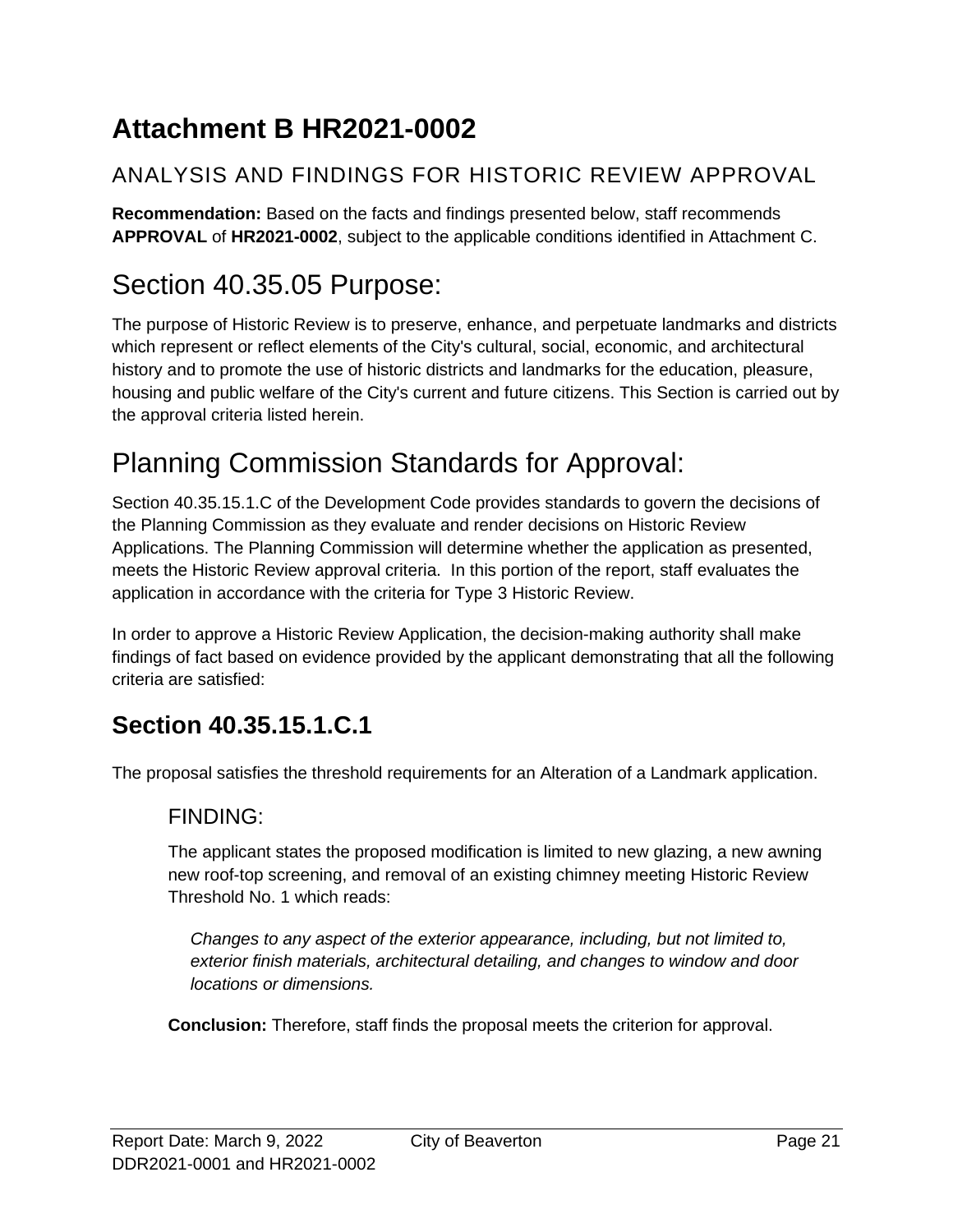## **Section 40.35.15.1.C.2**

All City application fees related to the application under consideration by the decision making authority have been submitted.

### FINDING:

The City of Beaverton received the appropriate fee for a Historic Review Alteration of a Landmark application.

**Conclusion:** Therefore, staff finds the proposal meets the criterion for approval.

## **Section 40.35.15.1.C.3**

The distinguishing original historic or architectural qualities or character of a building, structure, or site and its environment are being preserved.

#### FINDING:

The historic landmark building is the Kiels and Holbrook Market as identified in the Beaverton Inventory of Historic Resources (BIHR) sheet, included as Exhibit 1.3. The building was constructed in 1937 and used as the Kiels grocery store location until 1948. As noted in the BIHR, the Kiel's building doesn't exhibit notable examples of architectural style from the time period, rather it was an important staple of the downtown core and streetscape. However, the BIHR notes certain characteristics that the Kiel's building exhibits, most notably the curved awning and curved parapet due to the building's location on the corner of SW Broadway and SW Hall.

The building will retain the principal facades, massing, and architectural details. The applicant states proposed glazing and awning will match the datum line of the existing features to create a clean façade in that preserves the features of the original building.

The proposal does not propose to remove the key architectural features of the site such as the curved parapet, façade materials or the covered awning over the entry.

**Conclusion:** Therefore, staff finds the proposal meets the criterion for approval.

## **Section 40.35.15.1.C.4**

Any alteration to buildings, structures, and sites are in keeping with the time period of the original construction.

#### FINDING:

The applicant states the typical buildings from the 1930's featured planar geometry. Overhanging building masses or linear canopies were often used to enhance the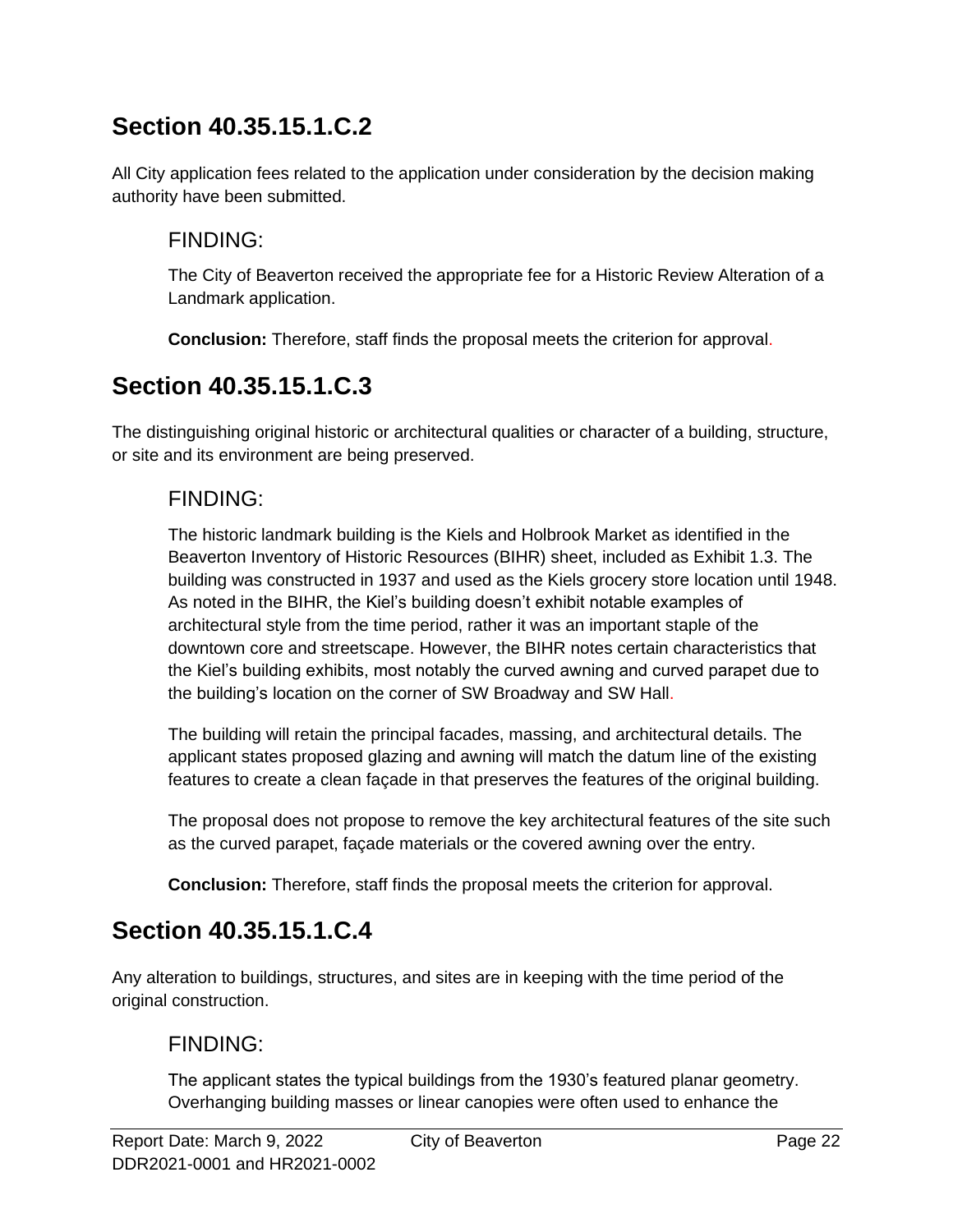geometric building design. The proposed glazing, awning and roof-top screening enhance the pedestrian experience by offering views into the building on the east facade and extending the awning feature further west on the north façade.

**Conclusion:** Therefore, staff finds the proposal meets the criterion for approval.

## **Section 40.35.15.1.C.5**

Any distinctive stylistic features or examples of skilled craftsmanship which characterize a building, structure, or site have been preserved unless said features are a threat to public health and safety or are in violation of building, fire, or access regulations.

### FINDING:

The Beaverton Historic Resource Inventory specifically mentions that the building didn't contain significant architectural styles, rather it contributed to the commercial streetscape of the downtown core. The applicant states the additional glazing along the east façade will further enhance the street scape by providing improved the pedestrian experience through better site lines into the building at a primary intersection in the downtown core. In addition to the findings in Section 40.35.15.1.C.4, the applicant states that the building will be maintained and repaired as necessary. The proposed roof-top screening will contribute to the lines of the building, accenting the planar geometric style it was originally designed with.

**Conclusion:** Therefore, staff finds the proposal meets the criterion for approval.

## **Section 40.35.15.1.C.6**

Deteriorating architectural features will be repaired rather than replaced, wherever possible.

#### FINDING:

The applicant states the building façade appears to be in good condition relative to its age. Additionally, no changes to the façade materials are proposed with exception to the new glazing. The applicant states that during the construction phase façade materials will be evaluated to be consistent with Oregon State Building Code. Additionally, all architectural features identified in the BIHR are proposed to remain such as the curved parapet and the curved awning over the entry.

**Conclusion:** Therefore, staff finds that the criterion for approval does not apply.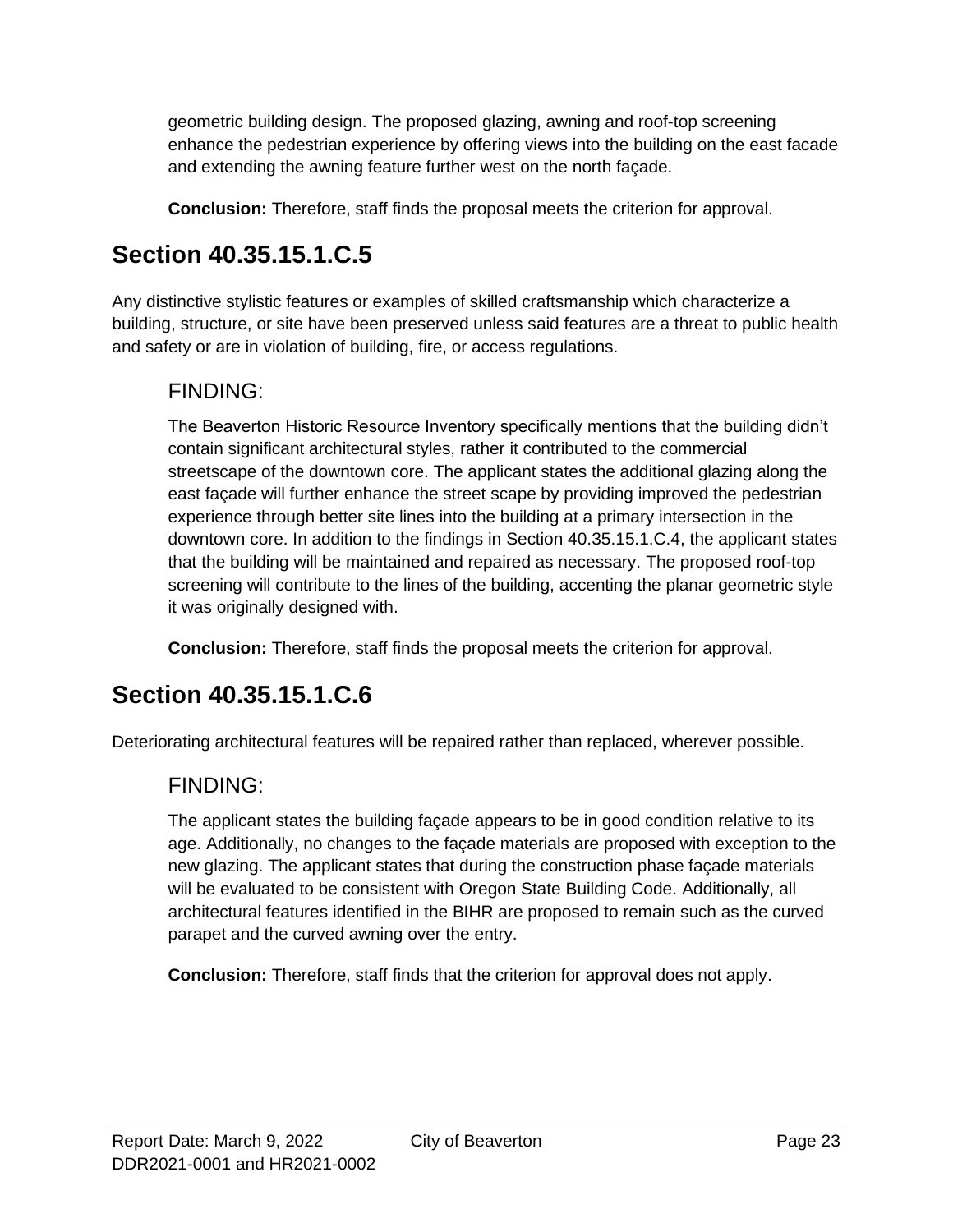## **Section 40.35.15.1.C.7**

New material used for replacement will match the material being replaced in terms of composition, design, color, texture, and other visual qualities.

### FINDING:

The applicant states the existing building façade is in good condition relative to its age. However, if during the construction phase elements are needed to be replaced to meet Oregon State Building Code the applicant will ensure new materials will be used that match the original historic character of the building. Additionally, the applicant's proposal doesn't propose to replace any materials identified on the as historically significant on the BIHR.

**Conclusion:** Therefore, staff finds that the criterion for approval does not apply.

## **Section 40.35.15.1.C.8**

The repair or replacement of missing architectural features is based on accurate duplications of features, substantiated by historic, physical, or pictorial evidence.

### FINDING:

The applicant states the proposed glazing, awning and roof-top screening is consistent with the historical features identified in the BIHR. The project as proposed doesn't repair or replace any substantiated architectural features.

**Conclusion:** Therefore, staff finds that the criterion for approval does not apply.

## **Section 40.35.15.1.C.9**

The design of the proposed addition or alteration does not destroy significant historical, architectural, or cultural material, and such design is compatible with the size, scale, material, and character of the property, neighborhood, or environment.

### FINDING:

The applicant states the proposed glazing, awning and roof-top screening does not destroy any significant architectural or cultural materials identified in the BIHR. The new glazing will enhance the pedestrian experience along SW Hall Boulevard by improving the views into the building while also providing articulation to a wall currently absent of any architectural features. The proposed awning will be at the same height of existing awning which, adding to the character identified in the BIHR. These additions are in concert with the purpose statements identified in Chapter 70 of the Beaverton Downtown Code which emphasizes a mixed use-pedestrian experience through an authentic sense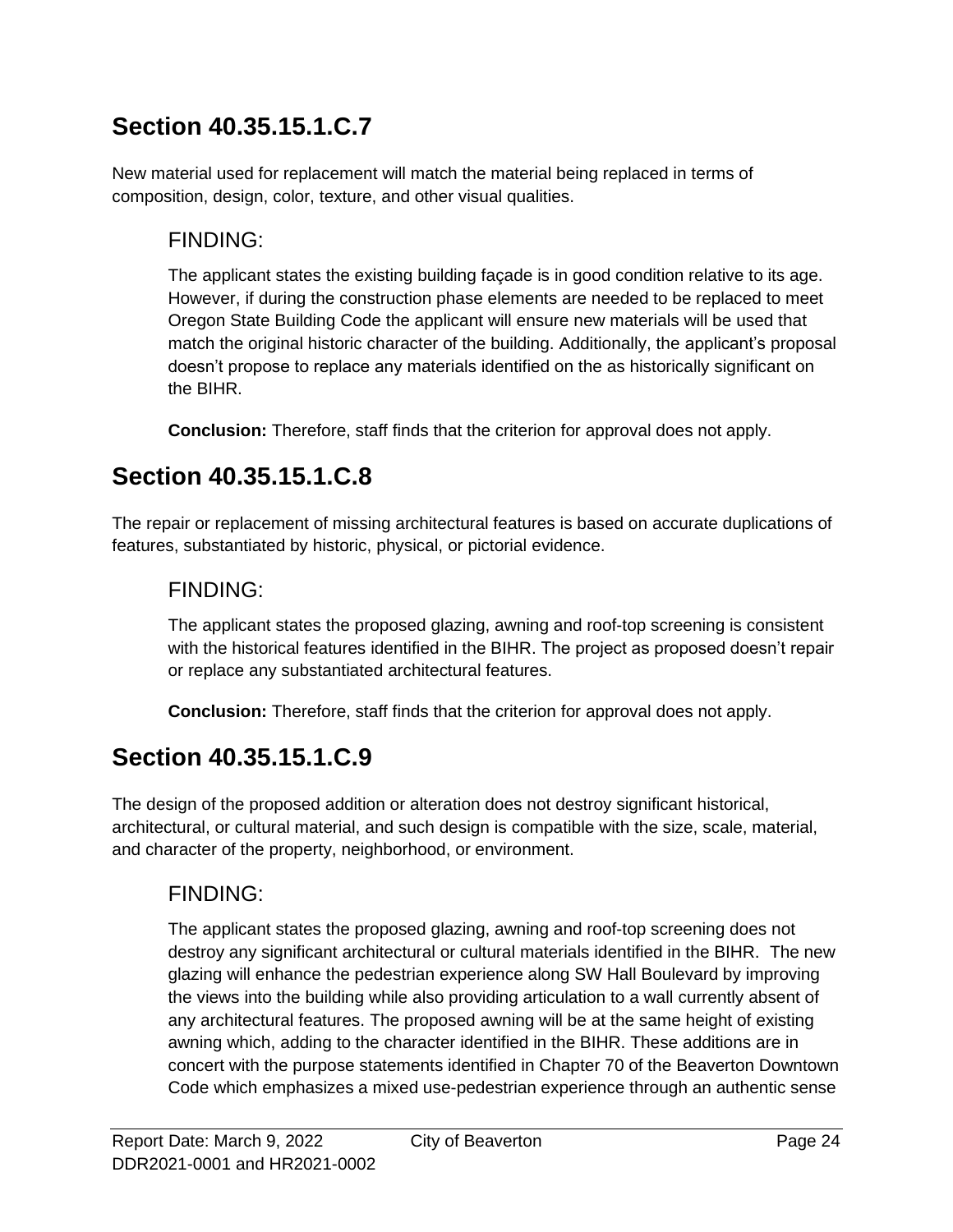of place and identity and ground floors that engage street and sidewalks. Staff find the proposal would not destroy significant historical architectural or cultural materials.

**Conclusion:** Therefore, staff finds the proposal meets the criterion for approval.

## **Section 40.35.15.1.C.10**

The proposal is consistent with all applicable provisions of CHAPTER 20 (Land Uses) unless the applicable provisions are subject to an adjustment, planned unit development, or variance which shall be already approved or considered concurrently with the subject proposal.

### FINDING:

The applicant proposes to modify the existing façade. These improvements include new glazing, a new awning and new roof-top screening. With the adoption of the Downtown Design Regulations, Chapter 20 regulations do not apply to parcels in the RC-OT, RC-BC, MU, and RC DT zones.

**Conclusion:** Therefore, staff finds that the criterion for approval does not apply.

## **Section 40.35.15.1.C.11**

The proposal is consistent with all applicable provisions of CHAPTER 60 (Special Requirements) and that all improvements, dedications, or both required by the applicable provisions of CHAPTER 60 (Special Requirements) are provided or can be provided in rough proportion to the identified impact(s) of the proposal.

### FINDING:

The applicant states the proposed modifications include a new glazing, a new awning and roof-top screening. Staff cites the Code Conformance Analysis chart at the end of Attachment A, which evaluates the project as it relates to the applicable Code requirements of Chapter 60.

**Conclusion:** Therefore, staff finds the proposal meets the criterion for approval.

## **Section 40.35.15.1.C.12**

The proposal contains all applicable application submittal requirements as specified in Section 50.25.1. of the Development Code.

### FINDING:

All required application materials and documents related to the Historic Review Alteration of a Landmark have been submitted to the City.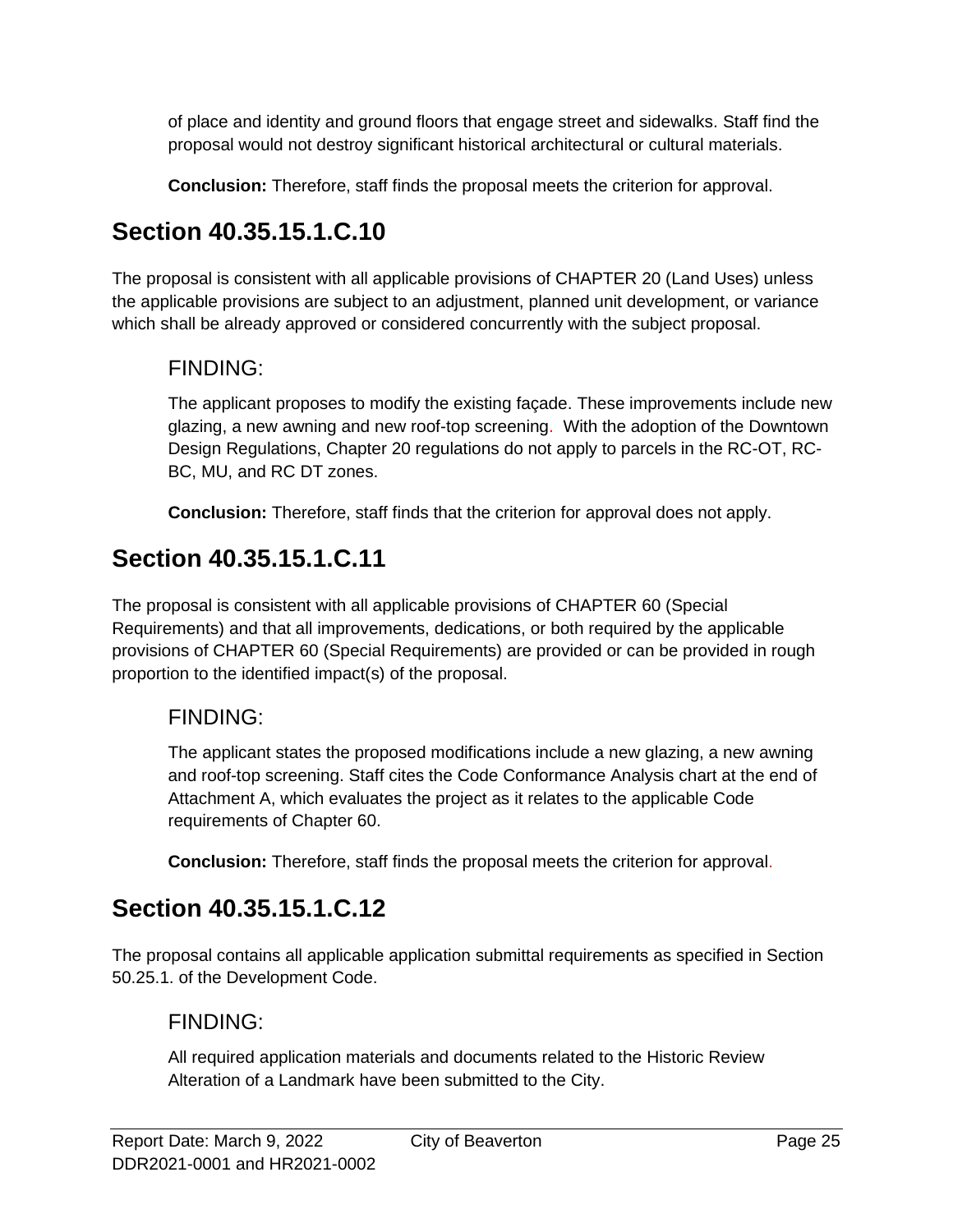**Conclusion:** Therefore, staff finds the proposal meets the criterion for approval.

## **Section 40.35.15.1.C.13**

Applications and documents related to the request, which will require further City approval, shall be submitted to the City in the proper sequence.

### FINDING:

All required application materials and documents related to the Historic Review Alteration of Landmark request have been submitted to the City in the property sequence. A condition of approval is included that requires that the associated land use application DDR2021-0001 also be approved.

**Conclusion:** Therefore, staff finds that by meeting the conditions of approval, the proposal meets the criterion.

## **CONCLUSION & RECOMMENDATION**

Based on the facts and findings presented, staff recommends APPROVAL of HR2021-0002 Kiel's Grocery Building, subject to the applicable conditions identified in Attachment C.